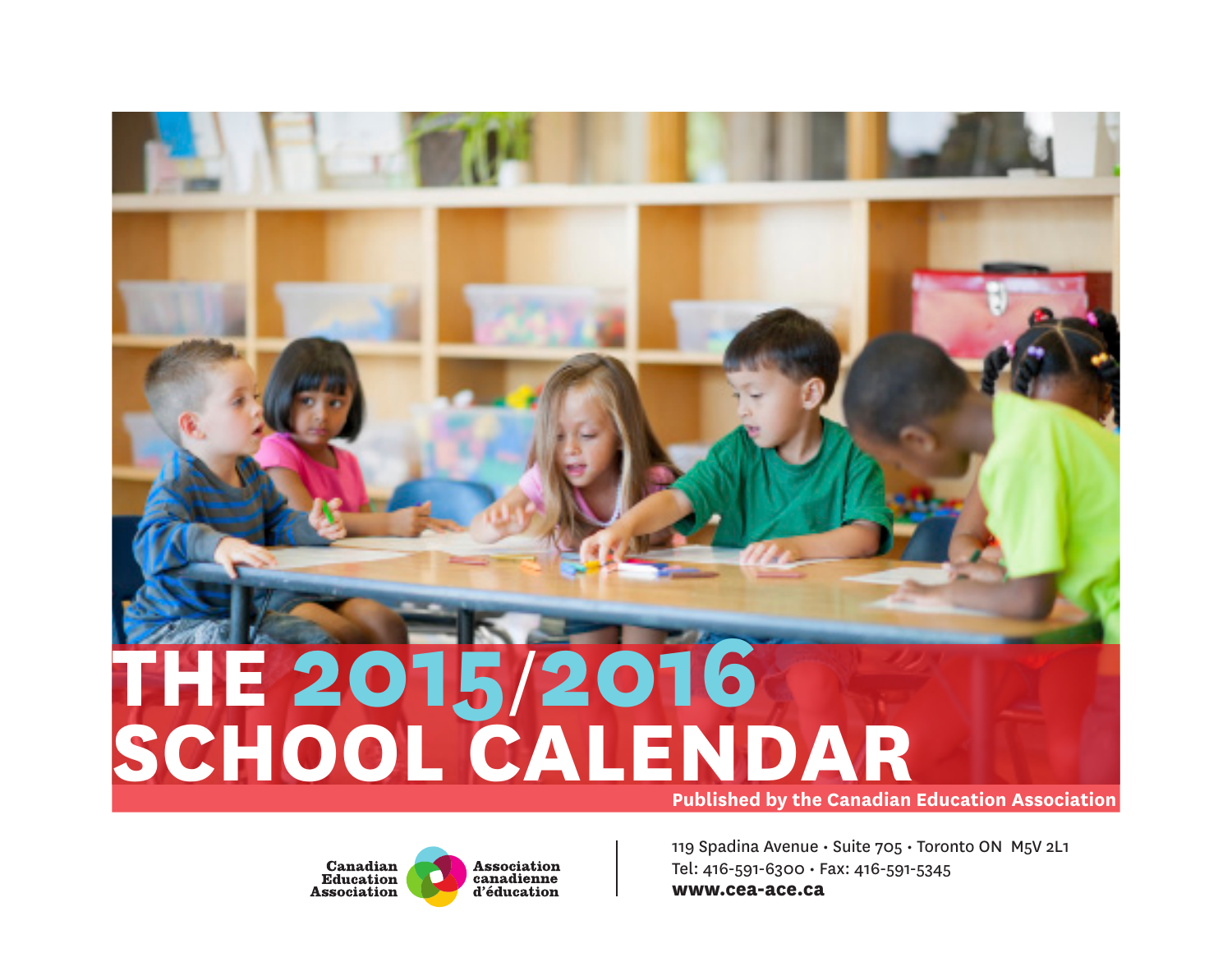



#### **CONTENTS**

| 2  |
|----|
| 9  |
| 17 |
| 18 |
| 19 |
| 20 |
| 21 |
| 22 |
| 23 |
|    |

## INTRODUCTION

This useful calendar conveniently summarizes all of the opening and closing dates for mid to large school boards in every province and territory in Canada. Since, in a number of jurisdictions, school boards are allowed considerable freedom in setting opening and closing dates for their schools, the first chart indicates whether or not the province sets the dates. If the dates are set by the local school board, those of large urban cities are also included. Explanatory notes from regulations and legislation are also included at the end of this document.

For all mistakes or omissions, please contact the Canadian Education Association at info@cea-ace.ca

Every effort has been made to ensure that the information contained in this directory is accurate and complete. CEA cannot be held liable for errors or omissions. This document is licensed under a Creative Commons Attribution Non-Commercial No Derivatives License. Users are free to copy, distribute and transmit this document provided it is distributed in its entirety, and proper credit is given to the author(s) and the CEA and its website www.cea-ace.ca. Users may not use content for commercial purposes. Users may not alter, transform, or build upon content.

Cover photo credit : Christopher Futcher (iStock)

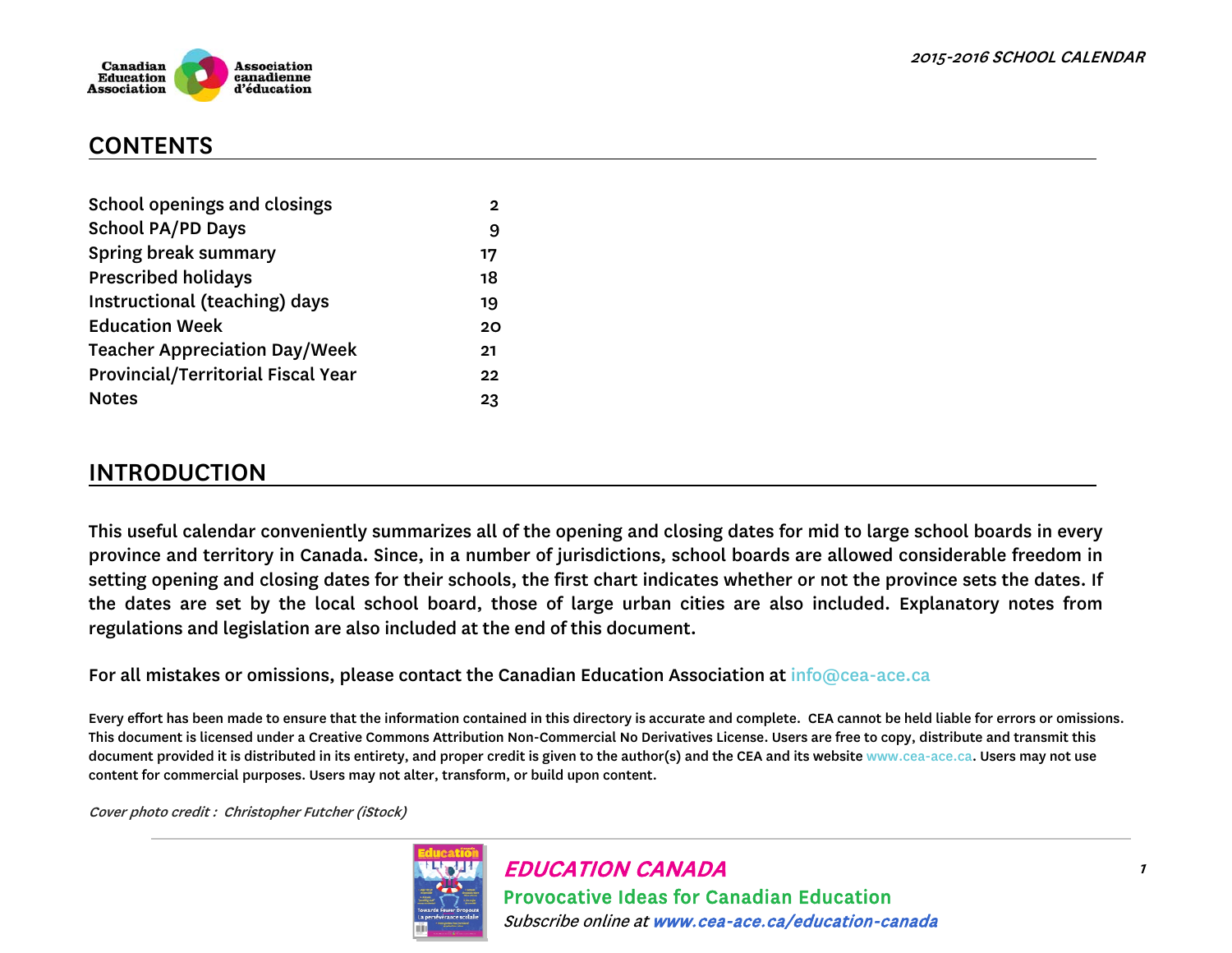

| <b>PROVINCE/TERRITORY</b>                                                 | <b>FALL TERM</b><br><b>OPENING</b> | <b>WINTER</b><br><b>BREAK</b><br><b>CLOSING</b> | <b>POST WINTER</b><br><b>BREAK</b><br><b>OPENING</b>   | <b>SPRING</b><br><b>BREAK</b><br><b>CLOSING</b> | <b>POST SPRING</b><br><b>BREAK</b><br><b>OPENING</b> | <b>SUMMER</b><br><b>CLOSING</b> | <b>ENROLLMENT</b><br>$(2014 - 2015)$ |
|---------------------------------------------------------------------------|------------------------------------|-------------------------------------------------|--------------------------------------------------------|-------------------------------------------------|------------------------------------------------------|---------------------------------|--------------------------------------|
| <b>YUKON</b>                                                              | Sept. 1                            | <b>Dec. 21</b>                                  | Jan.4                                                  | March <sub>7</sub>                              | March <sub>21</sub>                                  | June 20                         |                                      |
| Area 1 Schools                                                            | Sept. 1                            | Dec. 18                                         | Jan. 4                                                 | March 4                                         | March 21                                             | June 20                         | 2,137                                |
| Commission scolaire francophone du<br>Yukon <sup>(M)</sup>                | Aug. 31                            | Dec. 18                                         | Jan. $5$                                               | March 4                                         | March 21                                             | June 16                         | 226                                  |
| <b>NORTHWEST TERRITORIES</b>                                              |                                    |                                                 | All schools have different opening and closing dates** |                                                 |                                                      |                                 |                                      |
| <b>Beaufort Delta Education Council</b>                                   | N/A                                | N/A                                             | N/A                                                    | N/A                                             | N/A                                                  | N/A                             | 1,800                                |
| Sahtu Divisional Education Council <sup>(M)</sup>                         | Varies                             | Dec. 17/18                                      | Jan. $4/5$                                             | <b>Varies</b>                                   | Varies                                               | Varies                          | 636                                  |
| South Slave Divisional Education Council <sup>(M)</sup>                   | <b>Varies</b>                      | Dec. 18                                         | Jan. 4                                                 | March 21                                        | April 4                                              | <b>Varies</b>                   | 1,500                                |
| Yellowknife Catholic Schools                                              | Aug. 27/28                         | Dec. 18                                         | Jan. 4                                                 | March 4                                         | March <sub>21</sub>                                  | June $23/24$                    | 1,400                                |
| Yellowknife Education District No. 1 <sup>(M)</sup>                       | Aug. 31                            | Dec. 18                                         | Jan. 4                                                 | March 4                                         | March 21                                             | June 24                         | 1,864                                |
| <b>NUNAVUT</b>                                                            |                                    |                                                 | All schools have different opening and closing dates** |                                                 |                                                      |                                 |                                      |
| Qikiqtani School Operations                                               |                                    |                                                 | Each community has its own dates                       |                                                 |                                                      |                                 | 4,375                                |
| <b>BRITISH COLUMBIA</b>                                                   |                                    |                                                 |                                                        | Each school district sets its own dates**       |                                                      |                                 |                                      |
|                                                                           |                                    |                                                 |                                                        |                                                 |                                                      |                                 |                                      |
| Burnaby School District No. 41 <sup>(M)</sup>                             | Sept. 8                            | Dec. 18                                         | Jan. 4                                                 | March 11                                        | March 29                                             | June 30                         | 24,163                               |
| Central Okanagan School District No. 23                                   | Sept. 8                            | Dec. 18                                         | <b>Jan. 4</b>                                          | March 11                                        | March 29                                             | June 29                         | 21,500                               |
| Conseil scolaire francophone de la<br>Colombie-Britannique <sup>(M)</sup> |                                    |                                                 | All schools have different opening and closing dates   |                                                 |                                                      |                                 | 5,300                                |
| Delta School District No. 37 <sup>(M)</sup>                               | Sept. 1                            | Dec. 18                                         | Jan. 4                                                 | March 11                                        | March 29                                             | <b>June 29</b>                  | 15,500                               |
| Greater Victoria School Board                                             | Sept. 8                            | Dec. 18                                         | Jan. 4                                                 | March 11                                        | March 29                                             | <b>June 23</b>                  | 19,500                               |
| Langley School District No. 35 <sup>(M)</sup>                             | Sept. 8                            | Dec. 18                                         | Jan. 4                                                 | March 11                                        | March 29                                             | June 30                         | 19,413                               |
| North Okanagan-Shuswap School District<br>No. $83^{(M)}$                  | Sept. 8                            | Dec. 18                                         | Jan. $4$                                               | March 18                                        | April 4                                              | <b>June 24</b>                  | 6,000                                |
| Richmond School District <sup>(M)</sup>                                   | Sept. 8                            | Dec. 18                                         | Jan. 4                                                 | March 11                                        | March 29                                             | June 29                         | 20,596                               |
| School District No. 28 (Quesnel) <sup>(M)</sup>                           | Sept. 8                            | Dec. 18                                         | Jan. 4                                                 | March 18                                        | March 29                                             | June 29                         | 3,200                                |
| School District No. 43 (Coquitlam)                                        | Sept. 8                            | Dec. 18                                         | Jan. 4                                                 | March 11                                        | March 29                                             | June 29                         | 30,400                               |
| School District No. 54 (Bulkley Valley) <sup>(M)</sup>                    | Sept. 9                            | Dec. 18                                         | Jan. 4                                                 | March 18                                        | April 4                                              | <b>June 29</b>                  | 2,100                                |

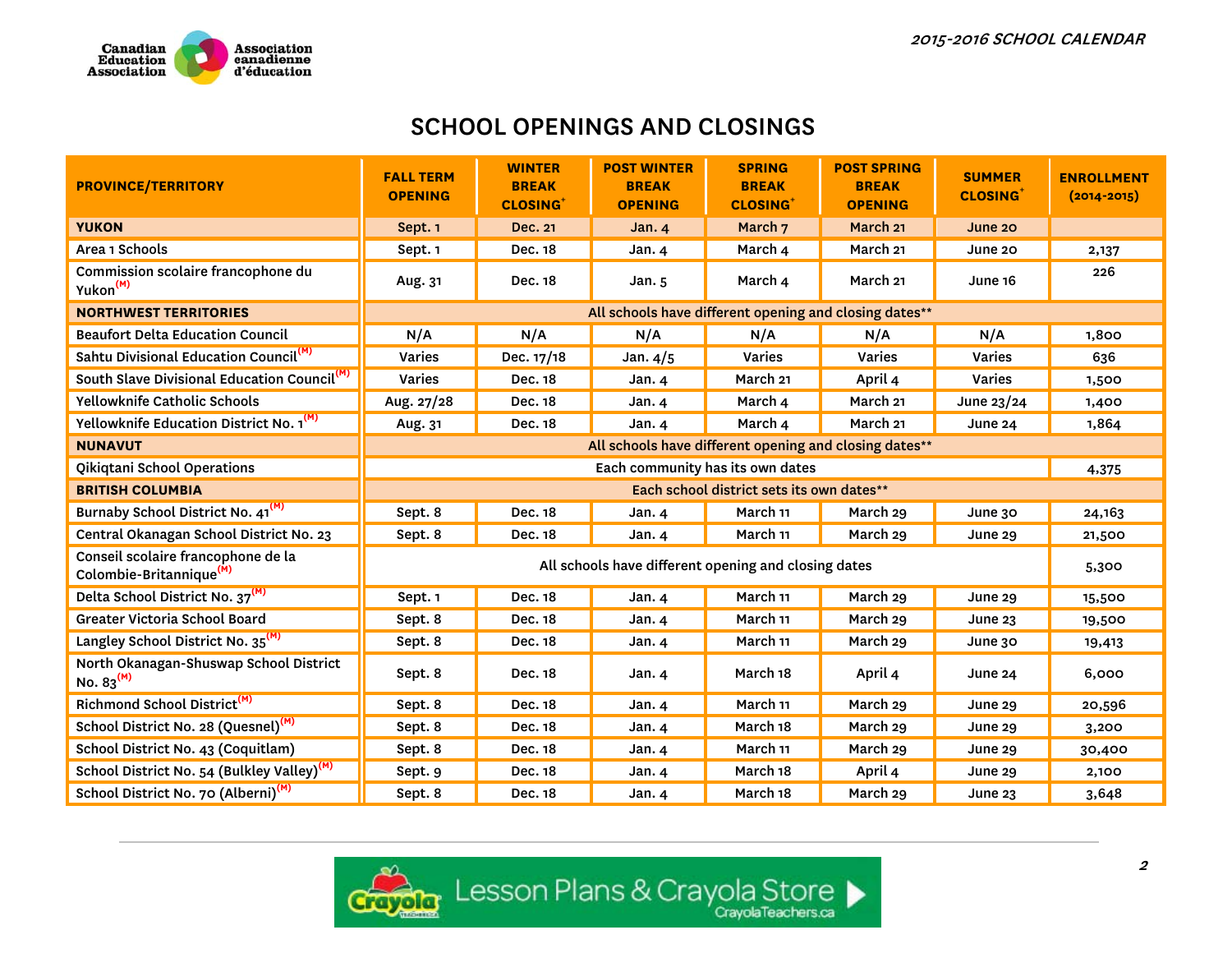

| <b>PROVINCE/TERRITORY</b>                                                      | <b>FALL TERM</b><br><b>OPENING</b> | <b>WINTER</b><br><b>BREAK</b><br><b>CLOSING</b> | <b>POST WINTER</b><br><b>BREAK</b><br><b>OPENING</b> | <b>SPRING</b><br><b>BREAK</b><br><b>CLOSING</b>  | <b>POST SPRING</b><br><b>BREAK</b><br><b>OPENING</b> | <b>SUMMER</b><br><b>CLOSING</b> <sup>+</sup> | <b>ENROLLMENT</b><br>$(2014 - 2015)$ |
|--------------------------------------------------------------------------------|------------------------------------|-------------------------------------------------|------------------------------------------------------|--------------------------------------------------|------------------------------------------------------|----------------------------------------------|--------------------------------------|
| School District No. 91 (Nechako Lakes) <sup>(M)</sup>                          | Sept. 8                            | Dec. 18                                         | Jan. 4                                               | March 24                                         | April 11                                             | June 30                                      | 4,000                                |
| Surrey School District No. 36                                                  | Sept. 8                            | Dec. 18                                         | Jan. 4                                               | March 11                                         | March 29                                             | June 24                                      | 70,000                               |
| Vancouver School Board                                                         | Sept. 8                            | Dec. 18                                         | Jan. $4$                                             | March 11                                         | March 29                                             | June 29                                      | 52,468                               |
| West Vancouver School District No. 45 <sup>(M)</sup>                           | Sept. 8                            | Dec. 18                                         | Jan.4                                                | March 11                                         | March 29                                             | June 29                                      | 7,000                                |
| <b>ALBERTA</b>                                                                 |                                    |                                                 |                                                      | Schools have different opening and closing dates |                                                      |                                              |                                      |
| Battle River School Division No. 31 <sup>(M)</sup>                             | Sept. 1                            | Dec. 18                                         | Jan. 4                                               | March 24                                         | April 4                                              | June 28                                      | 6,400                                |
| <b>Buffalo Trail Public Schools Regional</b><br>Division No. 28 <sup>(M)</sup> | Sept. 1                            | Dec. 18                                         | Jan. $4$                                             | March 24                                         | April 4                                              | June 28                                      | 4,300                                |
| <b>Calgary Board of Education</b>                                              | Sept. 1                            | Dec. 18                                         | Jan. 4                                               | March 24                                         | April 4                                              | June 28                                      | 110,763                              |
| Calgary Catholic School District <sup>(M)</sup>                                | Sept. 1                            | Dec. 18                                         | Jan. $4$                                             | March 24                                         | April 4                                              | June 28                                      | 51,000                               |
| Conseil scolaire Centre-Nord no. 2                                             | Varies                             | Dec. 18                                         | Jan. 4                                               | Varies                                           | Varies                                               | June 28                                      | 3,035                                |
| Conseil scolaire du Nord-Ouest No 1 <sup>(M)</sup>                             | Sept. 1                            | Dec. 18                                         | Jan.4                                                | March 24                                         | April 4                                              | <b>Varies</b>                                | 416                                  |
| <b>Edmonton Catholic Schools</b>                                               | Sept. 8                            | Dec. 18                                         | Jan. 4                                               | March 24                                         | April 4                                              | June 29                                      | 37,468                               |
| <b>Edmonton Public Schools</b>                                                 | Sept. 8                            | Dec. 18                                         | Jan.4                                                | March 24                                         | April 4                                              | June 28                                      | 90,167                               |
| <b>Elk Island Public Schools</b>                                               | Aug. 31                            | Dec. 22                                         | Jan.4                                                | March 29                                         | April 5                                              | June 28                                      | 16,600                               |
| Foothills School Division No. 38 <sup>(M)</sup>                                | Sept. 3                            | Dec. 18                                         | Jan.4                                                | March 24                                         | April 4                                              | June 29                                      | 7,000                                |
| Fort McMurray Catholic Board of<br>Education <sup>(M)</sup>                    | Aug. 31                            | Dec. 17                                         | Jan. 4                                               | March 23                                         | April 4                                              | June 28                                      | 5,900                                |
| Fort Vermilion School Division No. 52 <sup>(M)</sup>                           | Aug. 31                            | Dec. 18                                         | Jan. $4/5$                                           | Varies                                           | Varies                                               | June $23$                                    | 3,151                                |
| <b>Grande Yellowhead Public School Division</b><br>No. $77^{(M)}$              | Sept. 8                            | Dec. 18                                         | Jan.4                                                | March 24                                         | <b>Varies</b>                                        | <b>June 29</b>                               | 4,864                                |
| Holy Spirit Roman Catholic Separate<br>Regional Division No. 4 <sup>(M)</sup>  | Sept. 1                            | Dec. 18                                         | Jan. 4                                               | March 24                                         | April 4                                              | June 24                                      | 4,800                                |
| Lakeland Roman Catholic Separate School<br>District No. 150 <sup>(M)</sup>     | Aug. 31                            | Dec. 18                                         | Jan. 4                                               | March 24                                         | April 4                                              | June 29                                      | 2,100                                |
| Lloydminster Public School Division No.<br>$99^{(M)}$                          | Sept. 1                            | Dec. 18                                         | Jan. $4$                                             | March 24                                         | April 4                                              | June 28                                      | 4,100                                |

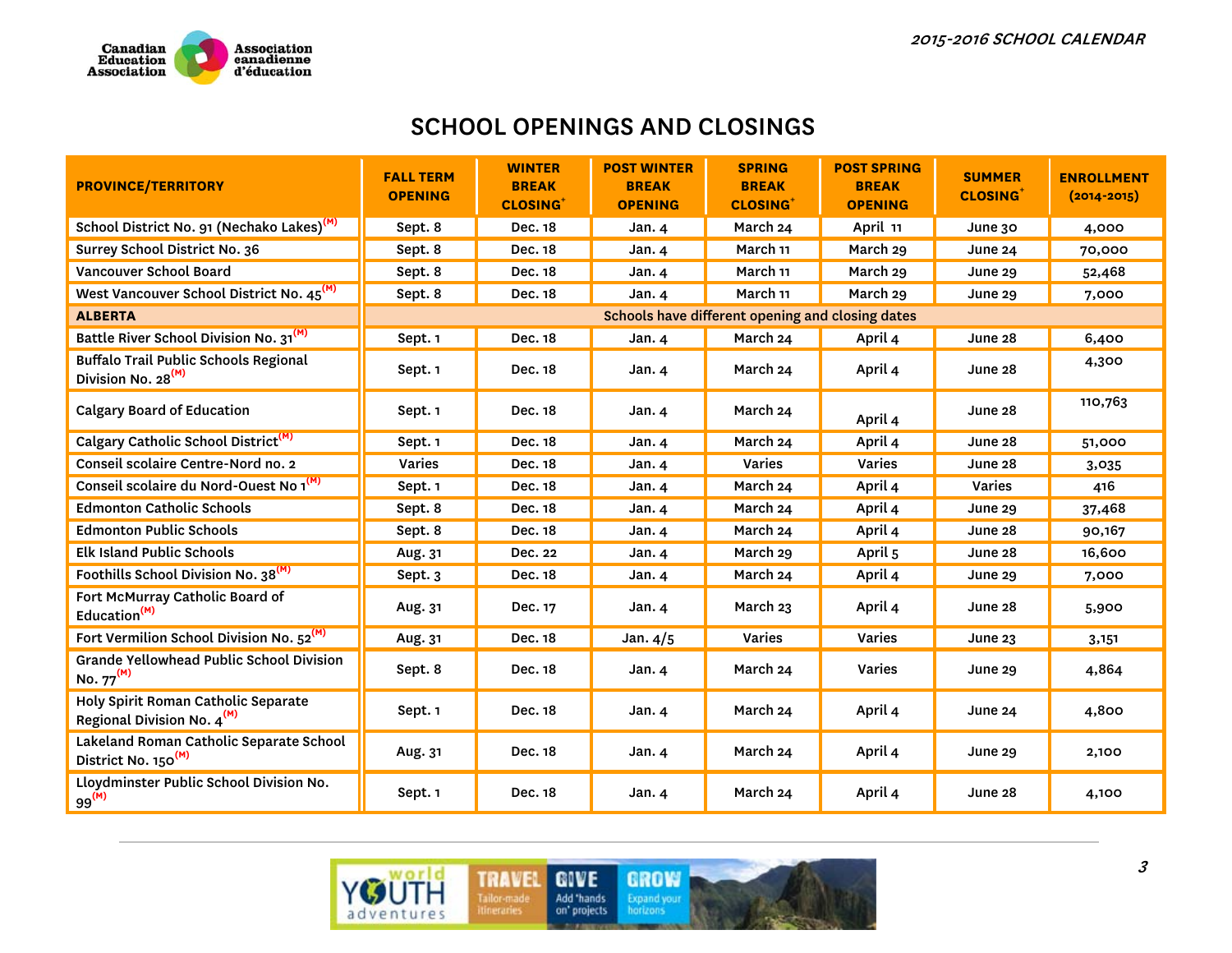

| <b>PROVINCE/TERRITORY</b>                                                   | <b>FALL TERM</b><br><b>OPENING</b> | <b>WINTER</b><br><b>BREAK</b><br><b>CLOSING</b> | <b>POST WINTER</b><br><b>BREAK</b><br><b>OPENING</b> | <b>SPRING</b><br><b>BREAK</b><br><b>CLOSING</b> | <b>POST SPRING</b><br><b>BREAK</b><br><b>OPENING</b> | <b>SUMMER</b><br><b>CLOSING</b> | <b>ENROLLMENT</b><br>$(2014 - 2015)$ |
|-----------------------------------------------------------------------------|------------------------------------|-------------------------------------------------|------------------------------------------------------|-------------------------------------------------|------------------------------------------------------|---------------------------------|--------------------------------------|
| Northland School Division No. 61 <sup>(M)</sup>                             | Aug. 31                            | Dec. 18                                         | Jan. 4                                               | March 24                                        | April 4                                              | June 29                         | 2,753                                |
| Rocky View Schools <sup>(M)</sup>                                           | Sept. 2                            | Dec. 18                                         | Jan. 4                                               | April 8                                         | April 18                                             | June 28                         | 19,435                               |
| Wild Rose School Division <sup>(M)</sup>                                    | Sept. 1                            | Dec. 18                                         | Jan. 4                                               | March 23                                        | April 4                                              | June 28                         | 5,100                                |
| <b>SASKATCHEWAN</b>                                                         | Sept. 2                            | Dec. 23 or<br>earlier                           | Jan. 2 or later                                      | <b>Varies</b>                                   | <b>Varies</b>                                        | June 30 or<br>earlier           |                                      |
| Conseil des écoles fransaskoises                                            | Sept. 1                            | Dec. 18                                         | Jan. 4                                               | March 24                                        | April 4                                              | June 28                         | 2,000                                |
| Greater Saskatoon Catholic Schools (St.<br>Paul's RCSSD #20) <sup>(M)</sup> | Sept. 1                            | Dec. 18                                         | Jan. $4$                                             | March 24                                        | April 4                                              | June 28/30                      | 16,000                               |
| Prairie Valley School Division No. 208 <sup>(M)</sup>                       | Sept. 1                            | Dec. 18                                         | Jan. 5                                               | March 24                                        | April 4                                              | June 28                         | 8,100                                |
| Regina Public Schools <sup>(M)</sup>                                        | Sept. 1                            | Dec. 18                                         | Jan. 4                                               | March 24                                        | April 4                                              | June 29                         | 20,755                               |
| Regina Roman Catholic Separate School<br>Division No. 81                    | Sept. 1                            | Dec. 18                                         | Jan. 4                                               | March 24                                        | April 4                                              | June 28                         | 10,800                               |
| Saskatchewan Rivers School Division <sup>(M)</sup>                          | Sept. 1                            | Dec. 18                                         | Jan. 4                                               | March 24                                        | April 4                                              | June 29                         | 9,000                                |
| Saskatoon Public Schools <sup>(M)</sup>                                     | Sept. 1                            | Dec. 18                                         | Jan. 4                                               | March 24                                        | April 13                                             | June 29                         | 23,540                               |
| Sun West School Division No. 207 <sup>(M)</sup>                             | Sept. 1                            | Dec. 18                                         | Jan. 4                                               | March 24                                        | April 4                                              | June 30                         | 4,800                                |
| <b>MANITOBA</b>                                                             | Sept. 8*                           | Dec. 18*                                        | Jan. $4^*$                                           | March 24                                        | April 4                                              | June 30                         |                                      |
| Division scolaire franco-manitobaine <sup>(M)</sup>                         | Sept. 9                            | Dec. 18                                         | Jan. 4                                               | March 24                                        | April 4                                              | June 30                         | 5,254                                |
| Evergreen School Division <sup>(M)</sup>                                    | Sept. 1                            | Dec. 18                                         | Jan. 4                                               | March 24                                        | April 4                                              | June 30                         | 1,500                                |
| Hanover School Division <sup>(M)</sup>                                      | Sept. 9                            | Dec. 18                                         | Jan. 4                                               | March 24                                        | April 4                                              | June 28                         | 7,784                                |
| Lord Selkirk School Division <sup>(M)</sup>                                 | Sept. 9/10                         | Dec. 18                                         | Jan. 4                                               | March 24                                        | April 4                                              | June 30                         | 4,200                                |
| Louis Riel School Division <sup>(M)</sup>                                   | Sept. 9                            | Dec. 18                                         | Jan. 4                                               | March 24                                        | April 4                                              | June 30                         | 14,325                               |
| Mountain View School Division <sup>(M)</sup>                                | Sept. 9                            | Dec. 18                                         | Jan. $4$                                             | March 24                                        | April 4                                              | June 29                         | 3,223                                |
| Pembina Trails School Division <sup>(M)</sup>                               | Sept. 9                            | Dec. 18                                         | Jan. 4                                               | March 24                                        | April 4                                              | June 30                         | 12,752                               |
| Portage La Prairie School Division <sup>(M)</sup>                           | Sept. 9                            | Dec. 18                                         | Jan. 4                                               | March 24                                        | April 4                                              | June 30                         | 16,148                               |
| River East Transcona School Division <sup>(M)</sup>                         | Sept. 9                            | Dec. 18                                         | Jan. 4                                               | March 24                                        | April 4                                              | June 30                         | 16,425                               |
| Rolling River School Division <sup>(M)</sup>                                | Sept. 9                            | Dec. 18                                         | Jan. 4                                               | March 24                                        | April 4                                              | <b>June 29</b>                  | 1,716                                |
| Seine River School Division <sup>(M)</sup>                                  | Sept. 10                           | Dec. 18                                         | <b>Jan. 4</b>                                        | March 23                                        | April 4                                              | June 29                         | 4,300                                |

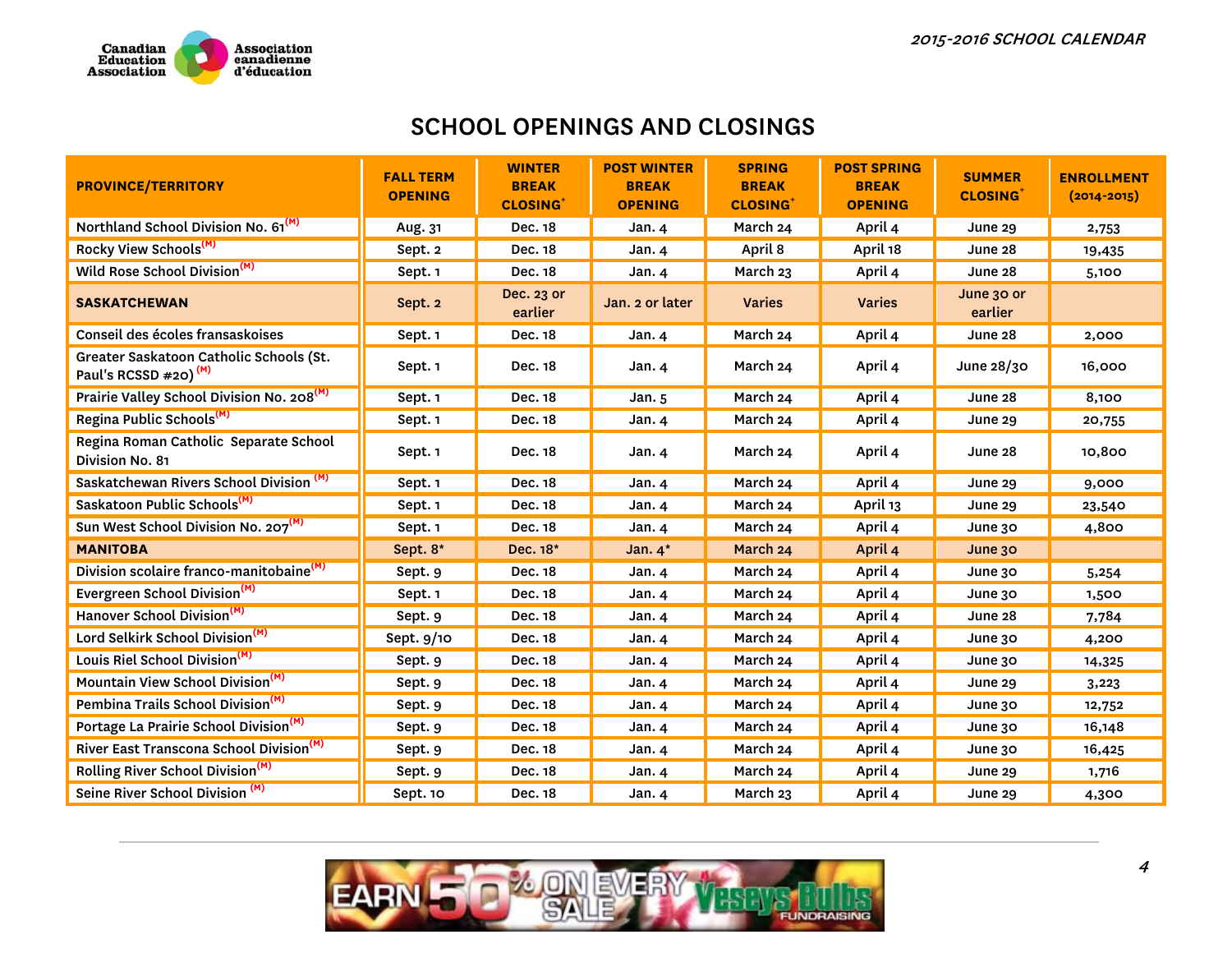

| <b>PROVINCE/TERRITORY</b>                                                      | <b>FALL TERM</b><br><b>OPENING</b> | <b>WINTER</b><br><b>BREAK</b><br><b>CLOSING</b> | <b>POST WINTER</b><br><b>BREAK</b><br><b>OPENING</b> | <b>SPRING</b><br><b>BREAK</b><br><b>CLOSING</b> | <b>POST SPRING</b><br><b>BREAK</b><br><b>OPENING</b> | <b>SUMMER</b><br><b>CLOSING</b> | <b>ENROLLMENT</b><br>$(2014 - 2015)$ |
|--------------------------------------------------------------------------------|------------------------------------|-------------------------------------------------|------------------------------------------------------|-------------------------------------------------|------------------------------------------------------|---------------------------------|--------------------------------------|
| Seven Oaks School Division <sup>(M)</sup>                                      | Sept. 8/9                          | Dec. 18                                         | Jan. 4                                               | March 24                                        | April 4                                              | June 30                         | 11,031                               |
| St. James-Assiniboia School Division <sup>(M)</sup>                            | Sept. 11                           | Dec. 18                                         | Jan. 4                                               | March 24                                        | April 4                                              | June 28/29                      | 8,290                                |
| Sunrise School Division <sup>(M)</sup>                                         | Sept. 8                            | Dec. 18                                         | Jan. 4                                               | March 24                                        | April 4                                              | <b>June 29</b>                  | 4,894                                |
| Swan Valley School Division <sup>(M)</sup>                                     | Sept. 8                            | Dec. 18                                         | Jan. 4                                               | March 24                                        | April 4                                              | June 28                         | 1,531                                |
| <b>Western School Division</b> <sup>(M)</sup>                                  | Sept. 8                            | Dec. 18                                         | Jan. 4                                               | March 24                                        | April 4                                              | June 30                         | 1,660                                |
| Winnipeg School Division <sup>(M)</sup>                                        | Sept. 8                            | Dec. 18                                         | Jan. 4                                               | March 24                                        | April 4                                              | June 30                         | 33,364                               |
| <b>ONTARIO</b>                                                                 | Sept. 8                            | <b>Dec. 18</b>                                  | Jan. 4                                               | March 11                                        | March <sub>21</sub>                                  | June 30                         |                                      |
| Avon Maitland District School Board <sup>(M)</sup>                             | Sept. 8                            | Dec. 18                                         | Jan. 4                                               | March 11                                        | March 21                                             | June 21                         | 15,500                               |
| <b>Bruce-Grey Catholic District School</b><br>Board <sup>(M)</sup>             | Sept. 1                            | Dec. 18                                         | Jan. 4                                               | March 11                                        | March 21                                             | June 22                         | 3,900                                |
| Conseil des écoles catholiques du Centre-<br>Est (CECCE) <sup>(M)</sup>        | Sept. 1                            | Dec. 18                                         | Jan. 4                                               | March 11                                        | March 21                                             | June 24                         | 21,640                               |
| Conseil scolaire catholique Franco-Nord <sup>(M)</sup>                         | Sept. 8                            | Dec. 18                                         | Jan. 4                                               | March 11                                        | March 21                                             | June 30                         | 2,899                                |
| Conseil scolaire catholique Providence <sup>(M)</sup>                          | Sept. 8                            | Dec. 18                                         | Jan. 4                                               | March 11                                        | March 21                                             | June 22/29                      | 9,371                                |
| Conseil scolaire de district catholique<br>Centre-Sud                          | Sept. 8                            | Dec. 18                                         | Jan. 4                                               | March 11                                        | March 29                                             | June 22                         | 15,600                               |
| Conseil scolaire de district catholique de<br>l'Est ontarien <sup>(M)</sup>    | Sept. 1                            | Dec. 18                                         | Jan. 4                                               | March 11                                        | March 21                                             | June $23$                       | 10,382                               |
| Conseil scolaire de district catholique des<br>Aurores boréales <sup>(M)</sup> | Sept. 1                            | Dec. 18                                         | Jan. 4                                               | March 11                                        | March 21                                             | June 24                         | 700                                  |
| Conseil scolaire public du Grand Nord de<br>l'Ontario <sup>(M)</sup>           | Sept. 1                            | Dec. 18                                         | Jan.4                                                | March 11                                        | March 21                                             | June $17/23$                    | 2,377                                |
| District School Board of Niagara                                               | Sept. 8                            | Dec. 18                                         | Jan. 4                                               | March 11                                        | March 21                                             | June 28/29                      | 40,000                               |
| Dufferin-Peel Catholic District School<br><b>Board</b>                         | Sept. 8                            | Dec. 18                                         | Jan.4                                                | March 11                                        | March 21                                             | June 30                         | 85,823                               |
| Durham District School Board                                                   | Sept. 8                            | Dec. 18                                         | Jan. 4                                               | March 11                                        | March 21                                             | June 28/29                      | 69,727                               |
| <b>Halton District School Board</b>                                            | Sept. 8                            | Dec. 18                                         | Jan. 4                                               | March 11                                        | March 21                                             | June 29/30                      | 60,000                               |

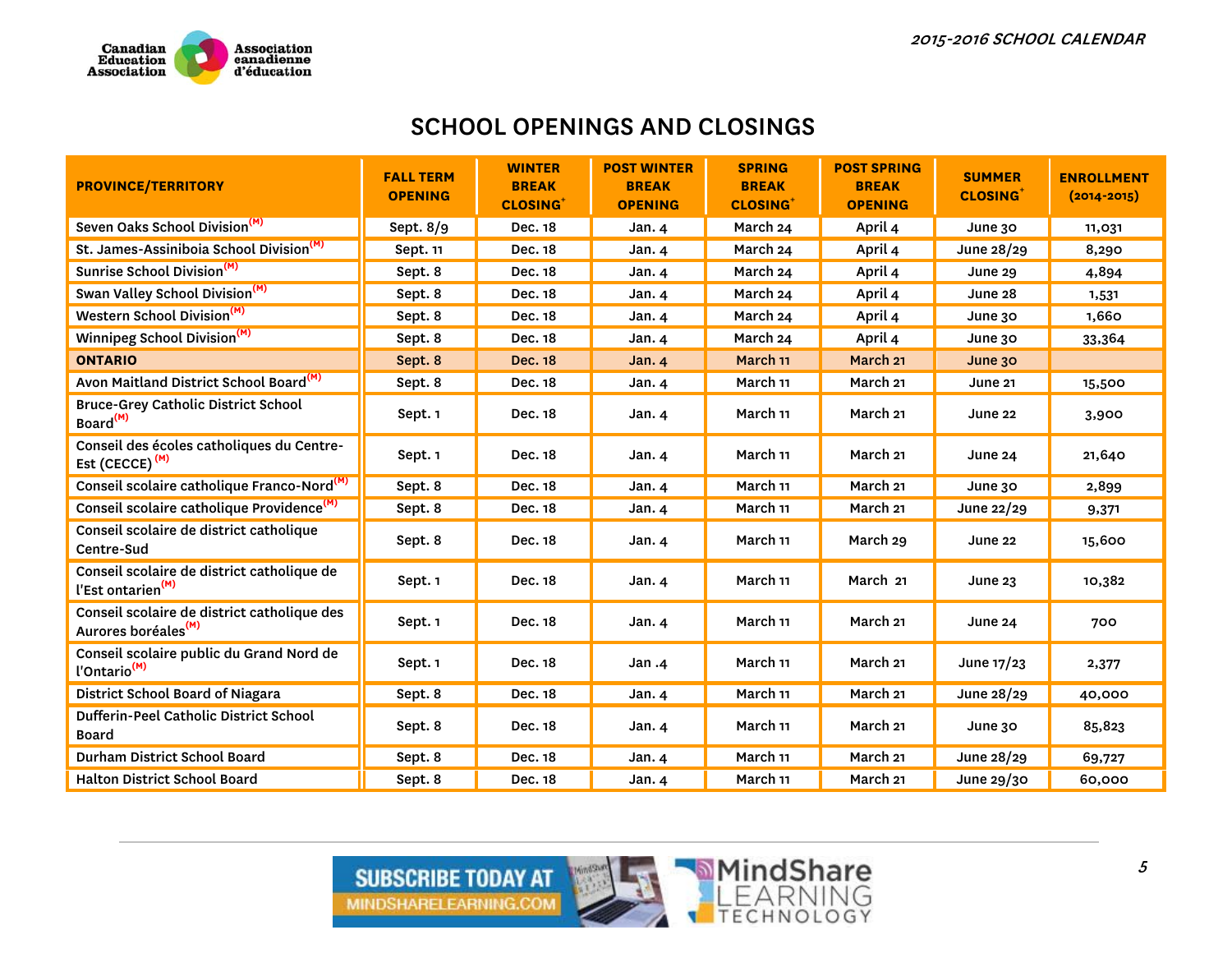

| <b>PROVINCE/TERRITORY</b>                                              | <b>FALL TERM</b><br><b>OPENING</b> | <b>WINTER</b><br><b>BREAK</b><br><b>CLOSING</b> | <b>POST WINTER</b><br><b>BREAK</b><br><b>OPENING</b> | <b>SPRING</b><br><b>BREAK</b><br><b>CLOSING</b> | <b>POST SPRING</b><br><b>BREAK</b><br><b>OPENING</b> | <b>SUMMER</b><br><b>CLOSING</b> <sup>+</sup> | <b>ENROLLMENT</b><br>$(2014 - 2015)$ |
|------------------------------------------------------------------------|------------------------------------|-------------------------------------------------|------------------------------------------------------|-------------------------------------------------|------------------------------------------------------|----------------------------------------------|--------------------------------------|
| Hamilton-Wentworth District School<br>Board <sup>(M)</sup>             | Sept. 8                            | Dec. 18                                         | Jan.4                                                | March 11                                        | March 21                                             | June 21/29                                   | 50,112                               |
| Nipissing-Parry Sound Catholic District<br>School Board <sup>(M)</sup> | Sept. 8                            | Dec. 18                                         | Jan. 4                                               | March 11                                        | March 21                                             | June $22/30$                                 | 3,000                                |
| Ottawa Catholic School Board <sup>(M)</sup>                            | Sept. 8                            | Dec. 18                                         | Jan. 4                                               | March 11                                        | March 21                                             | <b>June 27</b>                               | 38,600                               |
| Ottawa-Carleton District School Board <sup>(M)</sup>                   | Sept. 8                            | Dec. 18                                         | Jan. 4                                               | March 11                                        | March 21                                             | June 27/30                                   | 71,981                               |
| <b>Peel District School Board</b>                                      | Sept. 8                            | Dec. 18                                         | <b>Jan. 4</b>                                        | March 11                                        | March 21                                             | June 30                                      | 153,700                              |
| Rainy River District School Board <sup>(M)</sup>                       | Sept. 1                            | Dec. 18                                         | Jan. 4                                               | March 11                                        | March 21                                             | June 24                                      | 2,782                                |
| Renfrew County Catholic District School<br>Board <sup>(M)</sup>        | Sept. 1                            | Dec. 18                                         | Jan.4                                                | March 11                                        | March 21                                             | June 24                                      | 4,712                                |
| <b>Simcoe County District School Board</b>                             | Sept. 8                            | Dec. 18                                         | Jan. 4                                               | March 11                                        | March 21                                             | June 28/29                                   | 50,000                               |
| Thames Valley District School Board                                    | Sept. 8                            | Dec. 18                                         | Jan. 4                                               | March 11                                        | March 21                                             | June 29                                      | 75,800                               |
| Toronto Catholic District School Board <sup>(M)</sup>                  | Sept. 8                            | Dec. 18                                         | Jan. 4                                               | March 11                                        | March <sub>21</sub>                                  | June 29                                      | 93,000                               |
| Toronto District School Board <sup>(M)</sup>                           | Sept. 8                            | Dec. 18                                         | Jan. 4                                               | March 11                                        | March <sub>21</sub>                                  | June 27/28                                   | 246,300                              |
| Upper Canada District School Board <sup>(M)</sup>                      | Sept. 8                            | Dec. 18                                         | Jan. $4$                                             | March 11                                        | March 21                                             | June 29                                      | 27,000                               |
| <b>Waterloo Region District School Board</b>                           | Sept. 8                            | Dec. 18                                         | Jan. $4$                                             | March 11                                        | March <sub>21</sub>                                  | June 29                                      | 62,936                               |
| York Catholic District School Board                                    | Sept. 8                            | Dec. 18                                         | Jan. 4                                               | March 11                                        | March 21                                             | June 30                                      | 56,100                               |
| York Region District School Board                                      | Sept. 8                            | Dec. 18                                         | Jan. 4                                               | March 11                                        | March 21                                             | June 28/29                                   | 121,000                              |
| <b>QUEBEC</b>                                                          |                                    |                                                 |                                                      | Each school district sets its own dates**       |                                                      |                                              |                                      |
| Central Québec School Board <sup>(M)</sup>                             | Varies                             | <b>Varies</b>                                   | Varies                                               | Varies                                          | Varies                                               | Varies                                       | 4,159                                |
| Commission scolaire de la Beauce-<br>Etchemin <sup>(M)</sup>           | Aug. 31                            | Dec. 18                                         | Jan.7                                                | February 26                                     | March 8                                              | June $23$                                    | 16,512                               |
| Commission scolaire de la Capitale                                     | Aug. 29                            | Dec. 18                                         | Jan. 6                                               | February 26                                     | March 9                                              | <b>June 23</b>                               | 21,499                               |
| Commission scolaire de la Région-de-<br>Sherbrooke <sup>(M)</sup>      | Aug. 27                            | Dec. 18                                         | Jan.5                                                | February 26                                     | March 8                                              | June $23$                                    | 20,122                               |
| Commission scolaire de Laval                                           | Varies                             | Dec. 18                                         | Jan. 4                                               | February 26                                     | March 7                                              | June 23                                      | 49,412                               |
| Commission scolaire de Montréal                                        | Aug. 27                            | Dec. 18                                         | Jan. 4                                               | February 26                                     | March <sub>7</sub>                                   | <b>June 21</b>                               | 67,879                               |
| <b>Commission scolaire des Affluents</b>                               | Aug. 31                            | Dec. 18                                         | Jan.4                                                | February 19                                     | February 29                                          | June 23                                      | 34,000                               |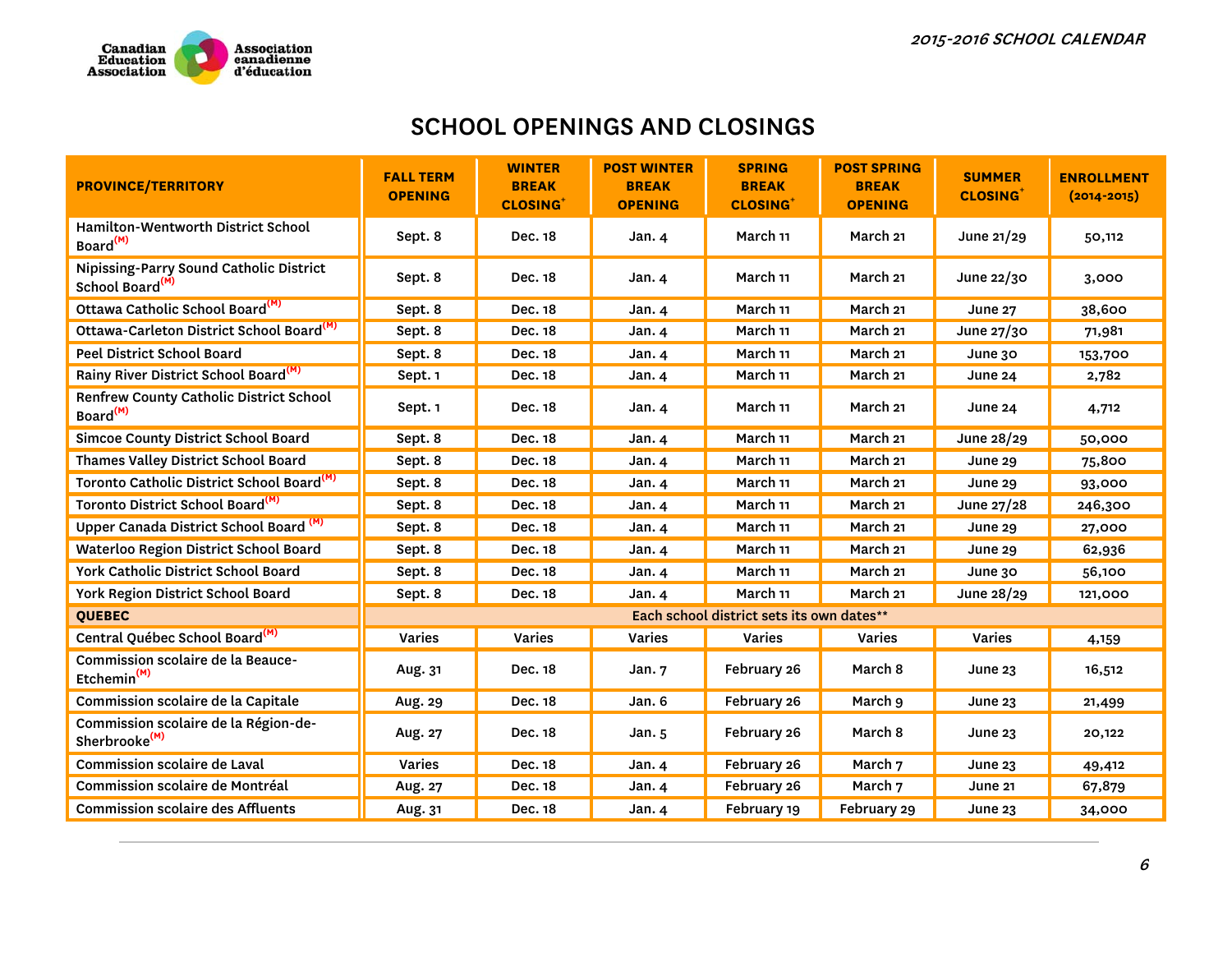

| <b>PROVINCE/TERRITORY</b>                                                          | <b>FALL TERM</b><br><b>OPENING</b> | <b>WINTER</b><br><b>BREAK</b><br><b>CLOSING</b> | <b>POST WINTER</b><br><b>BREAK</b><br><b>OPENING</b> | <b>SPRING</b><br><b>BREAK</b><br><b>CLOSING</b> <sup>+</sup> | <b>POST SPRING</b><br><b>BREAK</b><br><b>OPENING</b> | <b>SUMMER</b><br><b>CLOSING</b> | <b>ENROLLMENT</b><br>$(2014 - 2015)$ |
|------------------------------------------------------------------------------------|------------------------------------|-------------------------------------------------|------------------------------------------------------|--------------------------------------------------------------|------------------------------------------------------|---------------------------------|--------------------------------------|
| <b>Commission scolaire des Hautes-</b><br>Rivières <sup>(M)</sup>                  | Sept. 8                            | Dec. 22                                         | Jan.7                                                | None                                                         | None                                                 | <b>June 23</b>                  | 17,801                               |
| Commission scolaire des Sommets <sup>(M)</sup>                                     | Aug. 27                            | Dec. 18                                         | Jan.7                                                | February 26                                                  | March 7                                              | June 22                         | 8,868                                |
| Commission scolaire du Littoral <sup>(M)</sup>                                     | Aug. 31                            | Dec. 18                                         | Jan. 6                                               | March 18                                                     | March 31                                             | June 30                         | 515                                  |
| <b>Commission scolaire Marguerite-</b><br><b>Bourgeoys</b>                         | Aug. 27/28                         | Dec. 22                                         | Jan. 6                                               | February 26                                                  | March 7                                              | June 22                         | 52,000                               |
| Cree School Board <sup>(M)</sup>                                                   | Aug. 12                            | Dec. 18                                         | Jan. 5                                               | Varies                                                       | Varies                                               | <b>June 23</b>                  | 4,400                                |
| Eastern Townships School Board <sup>(M)</sup>                                      | Aug. 31                            | Dec. 18                                         | Jan.7                                                | February 26                                                  | March 8                                              | June $23$                       | 5,611                                |
| <b>English Montreal School Board</b>                                               | Aug. 31                            | Dec. 18                                         | Jan.4                                                | February 26                                                  | March 7                                              | June 23                         | 20,000                               |
| Lester B. Pearson School Board <sup>(M)</sup>                                      | Sept. 1                            | Dec. 18                                         | Jan. 4                                               | February 26                                                  | March 7                                              | June $23$                       | 26,000                               |
| New Frontiers School Board <sup>(M)</sup>                                          | Aug. 31                            | Dec. 22                                         | Jan.7                                                | February 26                                                  | March 7                                              | <b>June 23</b>                  | 3,620                                |
| Riverside School Board <sup>(M)</sup>                                              | Sept. 2                            | Dec. 22                                         | Jan. 7                                               | February 26                                                  | March 7                                              | June $23$                       | 8,640                                |
| Sir Wilfrid Laurier School Board                                                   | Aug. 31*                           | Dec. 18*                                        | Jan. 6*                                              | February 26*                                                 | March 7*                                             | June 23*                        | 13,286                               |
| <b>NEWFOUNDLAND</b>                                                                | Sept. 9                            | <b>Dec. 22</b>                                  | <b>Jan. 4</b>                                        | March 24                                                     | April 4                                              | June $23$                       |                                      |
| District 5 - Conseil scolaire francophone<br>provincial de Terre-Neuve-et-Labrador | Sept. 9                            | Dec. 22                                         | Jan. $4$                                             | March 24                                                     | April 4                                              | June $23$                       | 361                                  |
| Newfoundland and Labrador English<br><b>School District</b>                        | Sept. 9                            | Dec. 22                                         | Jan. 4                                               | March 24                                                     | April 4                                              | June $23$                       | 67,000                               |
| <b>NEW BRUNSWICK</b>                                                               | Sept. 8                            | <b>Dec. 18</b>                                  | <b>Jan. 5</b>                                        | March 4                                                      | March 14                                             | <b>June 24</b>                  |                                      |
| District scolaire francophone Sud                                                  |                                    |                                                 | Each community has its own dates                     |                                                              |                                                      |                                 | 13,438                               |
| Anglophone East School District <sup>(M)</sup>                                     | Sept. 8                            | Dec. 18                                         | Jan.5                                                | March 4                                                      | March 14                                             | June 24                         | 15,600                               |
| Anglophone South School District                                                   | Sept. 8                            | Dec. 19                                         | Jan. 6                                               | February 27                                                  | March 9                                              | June 19                         | 23,758                               |
| Anglophone West School District                                                    | Sept. 8                            | Dec. 18                                         | Jan.5                                                | March 4                                                      | March 14                                             | June 24                         | 23,579                               |
| <b>NOVA SCOTIA</b>                                                                 | Sept.3*                            | <b>Dec. 18</b>                                  | Jan.4                                                | March 11                                                     | March 21                                             | June 29                         |                                      |
| Annapolis Valley Regional School Board                                             | Sept. 3                            | Dec. 18                                         | Jan. 4                                               | March 11                                                     | March <sub>21</sub>                                  | June 29                         | 13,000                               |
| Cape Breton-Victoria                                                               | Sept. 3                            | Dec. 18                                         | Jan. $4$                                             | March 11                                                     | March 21                                             | June 29                         | 13,361                               |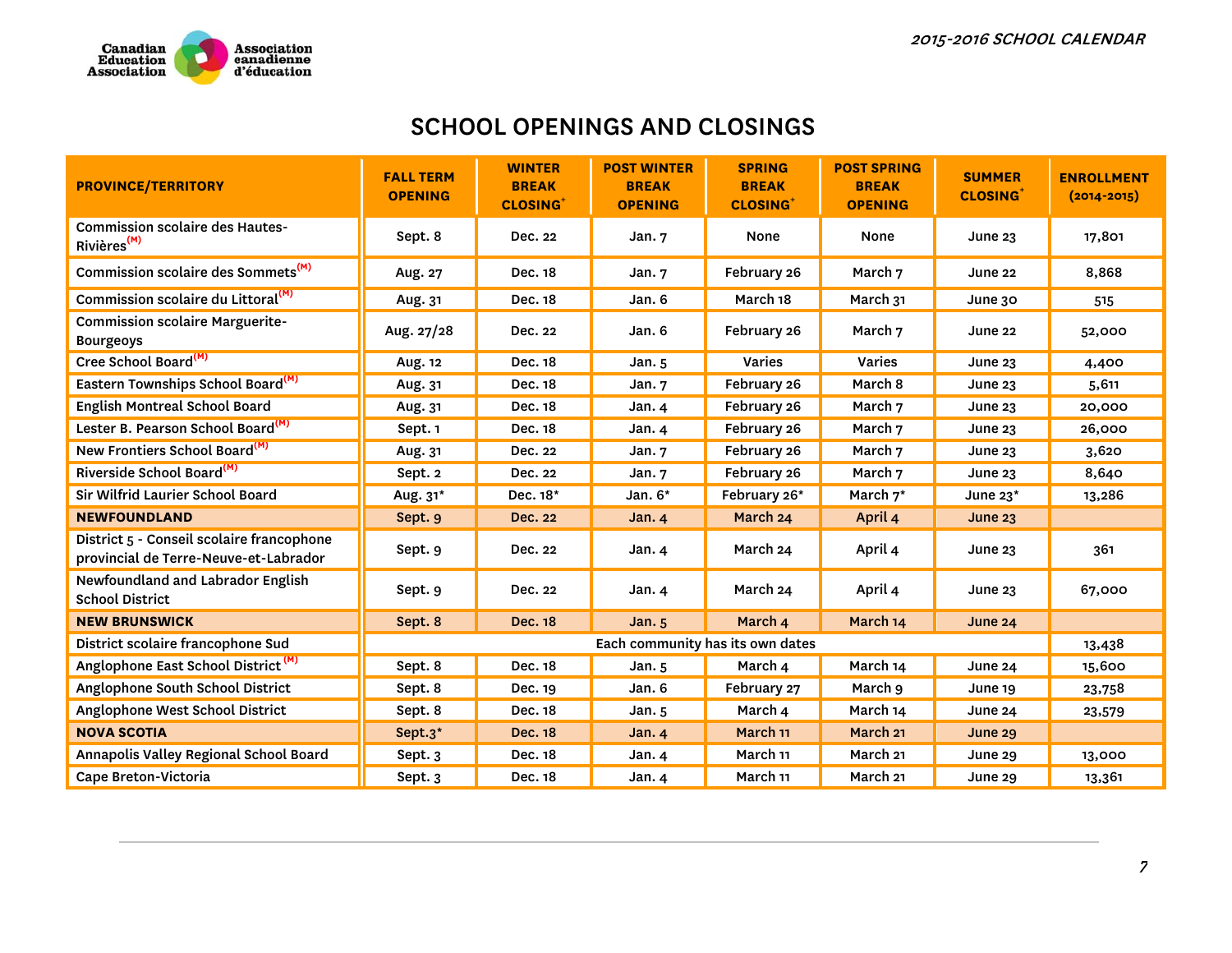

| <b>PROVINCE/TERRITORY</b>                                                 | <b>FALL TERM</b><br><b>OPENING</b> | <b>WINTER</b><br><b>BREAK</b><br><b>CLOSING</b> <sup>+</sup> | <b>POST WINTER</b><br><b>BREAK</b><br><b>OPENING</b> | <b>SPRING</b><br><b>BREAK</b><br><b>CLOSING</b> | <b>POST SPRING</b><br><b>BREAK</b><br><b>OPENING</b> | <b>SUMMER</b><br><b>CLOSING</b> | <b>ENROLLMENT</b><br>$(2014 - 2015)$ |
|---------------------------------------------------------------------------|------------------------------------|--------------------------------------------------------------|------------------------------------------------------|-------------------------------------------------|------------------------------------------------------|---------------------------------|--------------------------------------|
| Chignecto-Central Regional School<br>Board <sup>(M)</sup>                 | Sept. 3                            | Dec. 18                                                      | Jan. 4                                               | March 11                                        | March 21                                             | June 29                         | 22,823                               |
| Conseil scolaire acadien provincial <sup>(M)</sup>                        | Sept. 3                            | Dec. 18                                                      | Jan. 4                                               | March 11                                        | March 21                                             | June 29                         | 5,337                                |
| Halifax Regional School Board <sup>(M)</sup>                              | Sept. $2/3$                        | <b>Dec. 18</b>                                               | Jan. 4                                               | March 11                                        | March 23                                             | June 29                         | 48,608                               |
| <b>PRINCE EDWARD ISLAND</b>                                               | Sept. 8                            | Dec. 22                                                      | Jan.4                                                | March 15                                        | March 29                                             | June 28                         |                                      |
| English Language School Board                                             | Sept. 9                            | Dec. 22                                                      | Jan. 4                                               | March 17                                        | March 29                                             | June $23$                       | 19,200                               |
| La Commission scolaire de langue<br><sup>'</sup> française <sup>(M)</sup> | Sept. 8                            | Dec. 22                                                      | Jan. 4                                               | March 17                                        | March 29                                             | June 28                         | 827                                  |

N/A: Not available at the time of publication + Last day of school before closing \* With some exceptions \*\* See notes at the end of the calendar for more details **(M)** CEA Member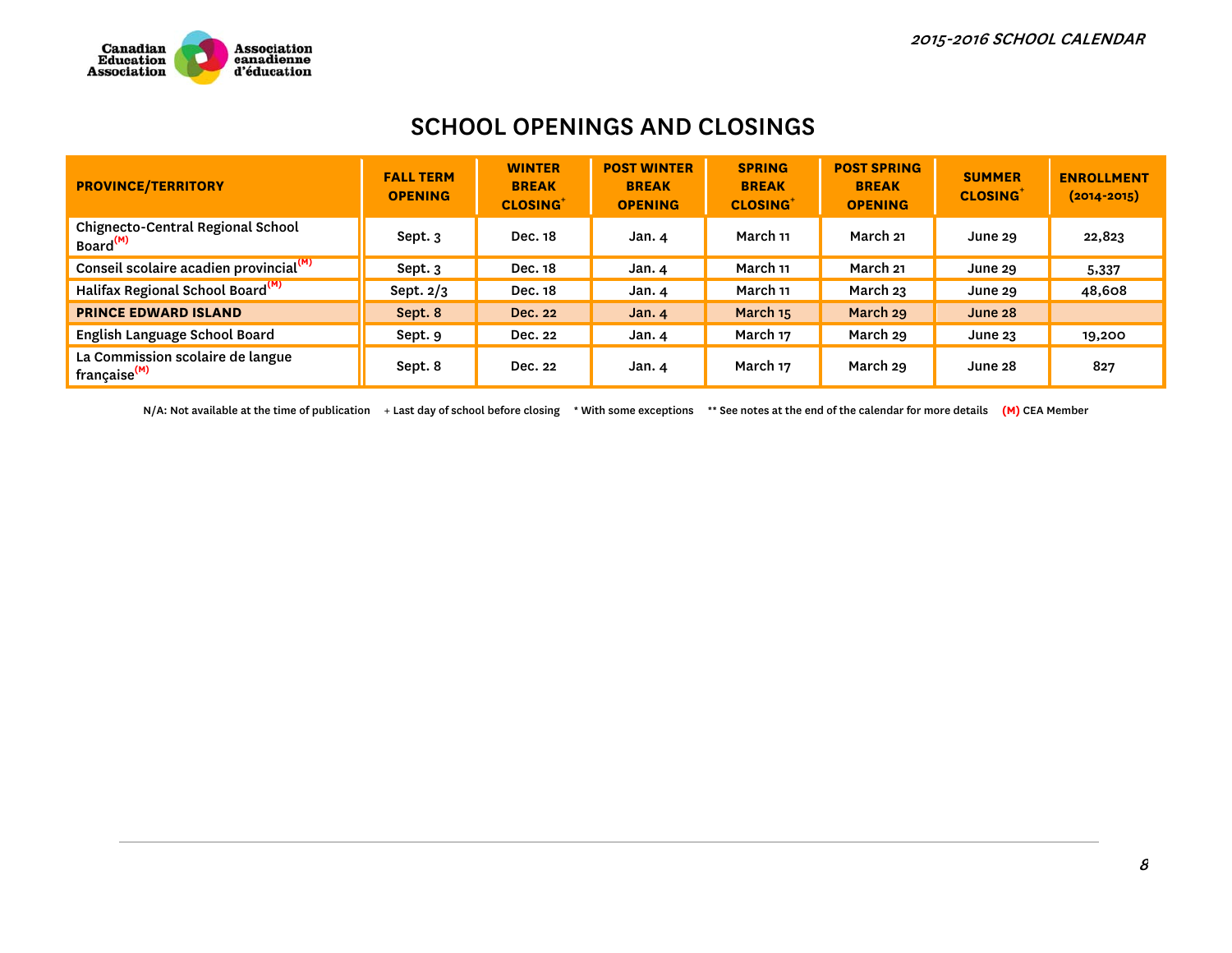

| <b>PROVINCE/TERRITORY</b>                                                 | <b>ELEMENTARY</b>                                                                        | <b>SECONDARY</b>                                                                                |
|---------------------------------------------------------------------------|------------------------------------------------------------------------------------------|-------------------------------------------------------------------------------------------------|
| <b>YUKON</b>                                                              |                                                                                          |                                                                                                 |
| Area 1 Schools                                                            | Varies                                                                                   | Varies                                                                                          |
| Commission scolaire francophone du<br>Yukon <sup>(M)</sup>                | Aug. 27-28, Sept. 15, Nov. 27, Jan. 4, Feb. 1, April 25,<br><b>June 17</b>               | Aug. 27-28, Sept. 15, Nov. 27, Jan. 4, Feb. 1, April 25,<br><b>June 17</b>                      |
| <b>NORTHWEST TERRITORIES</b>                                              |                                                                                          |                                                                                                 |
| <b>Beaufort Delta Education Council</b>                                   | N/A                                                                                      | N/A                                                                                             |
| Sahtu Divisional Education Council <sup>(M)</sup>                         | N/A                                                                                      | N/A                                                                                             |
| South Slave Divisional Education Council <sup>(M)</sup>                   | N/A                                                                                      | N/A                                                                                             |
| <b>Yellowknife Catholic Schools</b>                                       | Aug. 25 & 26; Remaining 5 PD day dates TBD                                               | Aug. 25 & 26, Remaining 5 PD day dates TBD                                                      |
| Yellowknife Education District No. 1 <sup>(M)</sup>                       | Nov. 6, Feb. 26, April 15, May 6                                                         | Nov. 6, Feb. 26, April 15, May 6                                                                |
| <b>NUNAVUT</b>                                                            |                                                                                          |                                                                                                 |
| Qikiqtani School Operations                                               | N/A                                                                                      | N/A                                                                                             |
| <b>BRITISH COLUMBIA</b>                                                   |                                                                                          |                                                                                                 |
| Burnaby School District No. 41 <sup>(M)</sup>                             | Oct. 23, Nov. 27, Feb. 1, April 25                                                       | Oct. 23, Nov. 27, Feb. 1, April 25                                                              |
| Central Okanagan School District No. 23                                   | Sept. 1/2/3, Oct. 9 & 23, Feb. 19                                                        | Sept. 1/2/3, Oct. 9 & 23, Feb. 19                                                               |
| Conseil scolaire francophone de la<br>Colombie-Britannique <sup>(M)</sup> | <b>Varies</b>                                                                            | <b>Varies</b>                                                                                   |
| Delta School District No. 37 <sup>(M)</sup>                               | Sept. 16, Oct. 20, Nov. 19, Feb. 1; April 20, May 1                                      | Sept. 16, Oct. 20, Nov. 19, Feb. 1; April 20, May 1                                             |
| <b>Greater Victoria School Board</b>                                      | Sept. 21, Oct. 23, Nov. 20, Feb. 19, May 20, $6^{th}$ day to<br>be chosen by each school | Sept. 21, Oct. 23, Nov. 20, Feb. 19, May 20, 6 <sup>th</sup> day to<br>be chosen by each school |
| Langley School District No. 35 <sup>(M)</sup>                             | Oct. 2 & 23, Nov. 2, Feb.19 & 26, May 6                                                  | Oct. 2 & 23, Nov. 2, Feb.19 & 26, May 6                                                         |
| North Okanagan-Shuswap School District<br>No. $83^{(M)}$                  | Sept. 21, Oct. 23, Nov. 23, Feb. 19, April 18, May 20                                    | Sept. 21, Oct. 23, Nov. 23, Feb. 19, April 18, May 20                                           |
| Richmond School District <sup>(M)</sup>                                   | <b>Varies</b>                                                                            | Varies                                                                                          |
| School District No. 28 (Quesnel) <sup>(M)</sup>                           | Sept. 28, Oct. 23, Nov. 27, Feb. 26, April 22, June 6 & 30                               | Sept. 28, Oct. 23, Nov. 27, Feb. 26, April 22, June 6 & 30                                      |
| School District No. 43 (Coquitlam)                                        | Sept. 25, Oct. 23, Feb. 19, April 15                                                     | Sept. 25, Oct. 23, Feb. 19, April 15                                                            |
| School District No. 54 (Bulkley Valley) <sup>(M)</sup>                    | Sept. 8, Oct. 23, Nov. 20, Feb. 5, April 22, May 20                                      | Sept. 8, Oct. 23, Nov. 20, Feb. 5, April 22, May 20                                             |

**Classroom Technology<br>Repair Services & Spare Parts<br>for Apple & Chromebook Devices** 

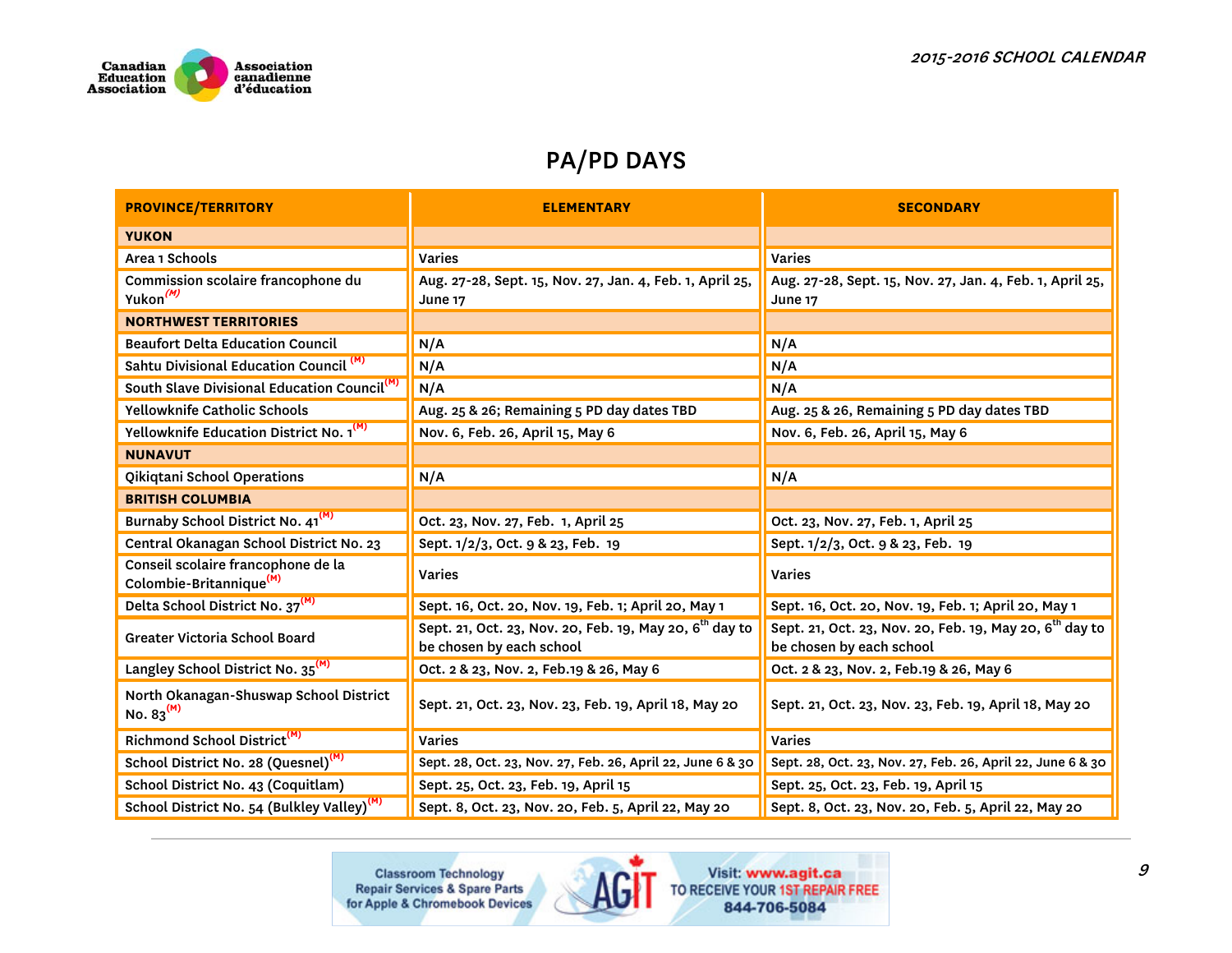

| <b>PROVINCE/TERRITORY</b>                                                      | <b>ELEMENTARY</b>                                                                                                    | <b>SECONDARY</b>                                                                                                     |
|--------------------------------------------------------------------------------|----------------------------------------------------------------------------------------------------------------------|----------------------------------------------------------------------------------------------------------------------|
| School District No. 70 (Alberni) <sup>(M)</sup>                                | Sept. 21, Oct. 23, Nov. 23, Feb. 19, April 18, May 13                                                                | Sept. 21, Oct. 23, Nov. 23, Feb. 19, April 18, May 13                                                                |
| School District No. 91 (Nechako Lakes) <sup>(M)</sup>                          | Sept. 25, Oct. 23, Nov. 20, April 22, May 13                                                                         | Sept. 25, Oct. 23, Nov. 20, April 22, May 13                                                                         |
| Surrey School District No. 36                                                  | Sept. 28, Oct. 23, Nov. 13, Feb. 19, May 6 & 30                                                                      | Sept. 28, Oct. 23, Nov. 13, Feb. 19, May 6 & 30                                                                      |
| Vancouver School Board                                                         | Oct. 23, Nov.27, Feb. 9, April 18                                                                                    | Oct. 23, Nov.27, Feb. 9, April 18                                                                                    |
| West Vancouver School District No. 45 <sup>(M)</sup>                           | Sept. 3 & 25, Oct. 23, Nov. 27, Jan. 15, May 20                                                                      | Sept. 3 & 25, Oct. 23, Nov. 27, Jan. 15, May 20                                                                      |
| <b>ALBERTA</b>                                                                 |                                                                                                                      |                                                                                                                      |
| Battle River School Division No. 31 <sup>(M)</sup>                             | Aug. 26/27/28/31, Oct. 13, Nov. 12 & 16, Feb. 16,<br>April 18, May 24                                                | Aug. 26/27/28/31, Oct. 13, Nov. 12 & 16, Feb. 16,<br>April 18, May 24                                                |
| <b>Buffalo Trail Public Schools Regional</b><br>Division No. 28 <sup>(M)</sup> | Aug. 27, Oct. 23, Dec. 11, Jan. 29, Feb. 26, April 8,<br>May 13                                                      | Aug. 27, Oct. 23, Dec.11, Jan. 29, Feb. 26, April 8,<br>May 13                                                       |
| <b>Calgary Board of Education</b>                                              | Aug. 27/28/31, Sept. 25, Oct. 30, Nov. 20, Dec. 4,<br>Feb 1 <sup>st</sup> , March 18, April 22 & 25, May 20, June 29 | Aug. 27/28/31, Sept. 25, Oct. 30, Nov. 20, Dec. 4,<br>Feb 1 <sup>st</sup> , March 18, April 22 & 25, May 20, June 29 |
| <b>Calgary Catholic School District</b>                                        | Aug. 27, Sept. 21, Oct. 9, Nov. 30, Jan. 22, Feb. 16,<br>March 18, April 25, May 20                                  | Aug. 27, Sept. 21, Oct. 9, Nov. 30, Jan. 22, Feb. 16,<br>March 18, April 25, May 20                                  |
| Conseil scolaire Centre-Nord no. 2                                             | Varies                                                                                                               | Varies                                                                                                               |
| Conseil scolaire du Nord-Ouest No 1 <sup>(M)</sup>                             | Aug. 26/27/28/31, Sept. 28, Oct. 26, Nov. 23, Jan. 4<br>& 29, Feb.3/4/5, March 7, April 18, June 27 & 28             | N/A                                                                                                                  |
| <b>Edmonton Catholic Schools</b>                                               | Sept. 3 & 4, Feb. 2/25/26, June 29                                                                                   | Sept. 3 & 4, Feb. 2/25/26, June 29                                                                                   |
| <b>Edmonton Public Schools</b>                                                 | Sept.3, Feb 1, March 7, April 18, May 6                                                                              | Sept.3, Feb 1, March 7, April 18, May 6                                                                              |
| <b>Elk Island Public Schools</b>                                               | Aug. 27 & 28, Oct. 9, Feb. 4 & 5, May 13, June 29                                                                    | Aug. 27 & 28, Oct. 9, Feb. 4 & 5, May 13, June 29                                                                    |
| Foothills School Division No. 38 <sup>(M)</sup>                                | Nov. 6 & 27, Dec. 11, Jan. 22, Feb. 17/18/19, March 11,<br>April 15, May 6 & 20, June 3                              | Nov. 6 & 27, Dec. 11, Jan. 22, Feb. 17/18/19, March 11,<br>April 15, May 6 & 20, June 3                              |
| Fort McMurray Catholic Board of<br>Education <sup>(M)</sup>                    | Oct. 30, Jan. 29, Feb. 22 & 23                                                                                       | Oct. 30, Jan. 29, Feb. 22 & 23                                                                                       |
| Fort Vermilion School Division No. 52 <sup>(M)</sup>                           | Aug. 26, Sept. 18, Oct. 9, Nov. 20, Jan. 4 & 27, Feb.<br>11 & 12, March 11, May 20                                   | Aug. 26, Sept. 18, Oct. 9, Nov. 20, Jan. 4 & 27, Feb.<br>11 & 12, March 11, May 20                                   |
| Grande Yellowhead Public School Division<br>No. $77^{(M)}$                     | <b>Varies</b>                                                                                                        | <b>Varies</b>                                                                                                        |
| Holy Spirit Roman Catholic Separate<br>Regional Division No. 4 <sup>(M)</sup>  | <b>Varies</b>                                                                                                        | <b>Varies</b>                                                                                                        |



Teach your subject in English in K-12 schools around the world.<br>Search hundreds of teaching jobs at international schools.

www.tieonline.com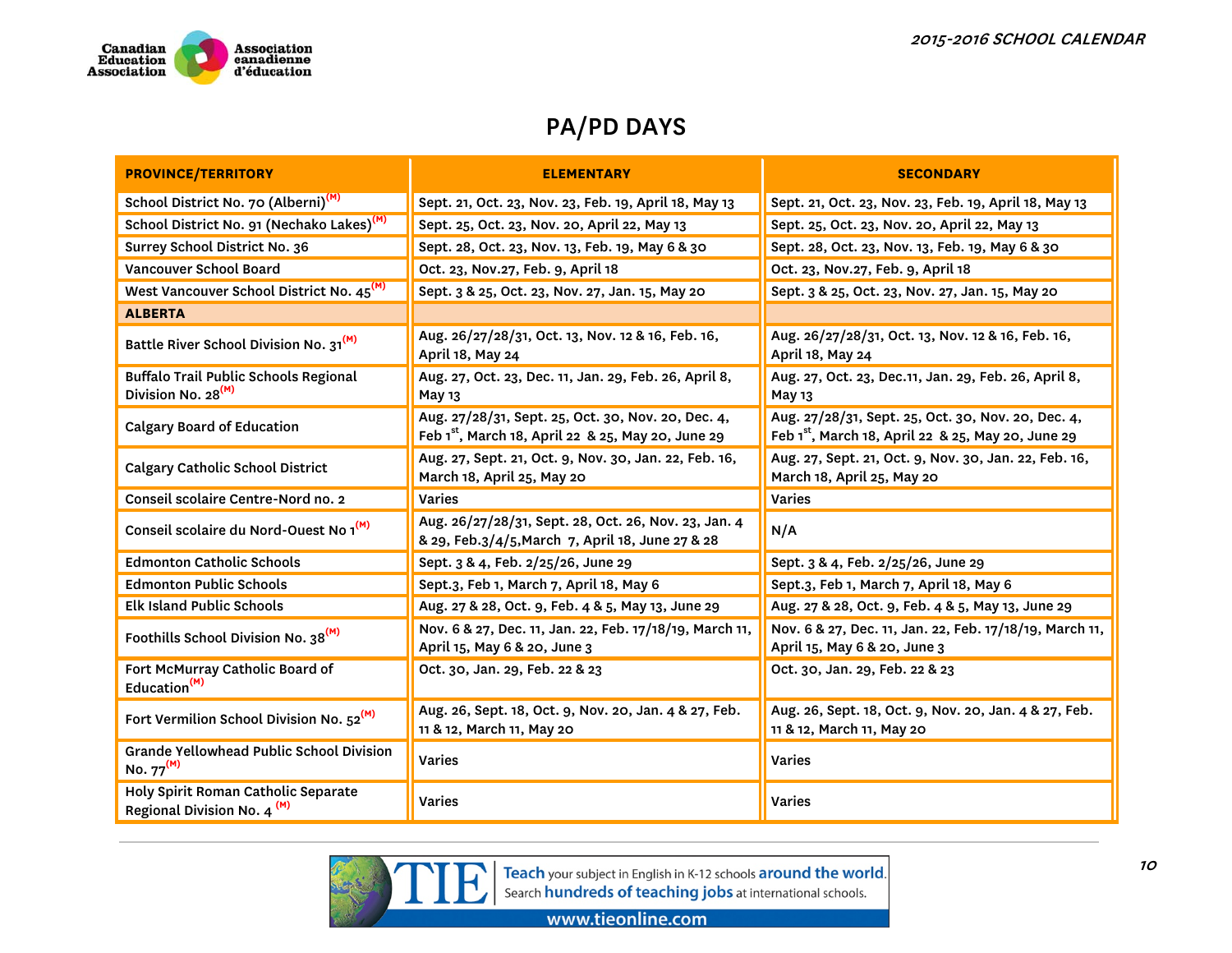

| <b>PROVINCE/TERRITORY</b>                                                  | <b>ELEMENTARY</b>                                                                             | <b>SECONDARY</b>                                                                              |
|----------------------------------------------------------------------------|-----------------------------------------------------------------------------------------------|-----------------------------------------------------------------------------------------------|
| Lakeland Roman Catholic Separate School<br>District No. 150 <sup>(M)</sup> | Aug. 27, Oct. 16, Dec. 4, Feb. 26, April 22, May 6 &<br>20, June 3                            | Aug. 27, Sept. 18, Dec. 4, Feb. 26, April 22, May 6 &<br>20, June 3                           |
| Lloydminster Public School Division No.<br>$99^{(M)}$                      | Aug. 24 to 31, Jan. 29, March 10 & 11, June 29 & 30                                           | Aug. 24 to 31, Jan. 29, March 10 & 11, June 29 & 30                                           |
| Northland School Division No. 61 <sup>(M)</sup>                            | 4 Local PD Fridays (or Mondays)                                                               | 4 Local PD Fridays (or Mondays)                                                               |
| <b>Rocky View Schools</b>                                                  | Aug. 28 & 31, Oct. 9 & 13, Nov. 30, Jan. 29, Feb. 22,<br>March 28, May 20                     | Aug. 28 & 31, Oct. 9 & 13, Nov. 30, Jan. 29, Feb. 22,<br>March 28, May 20                     |
| Wild Rose School Division <sup>(M)</sup>                                   | Aug. 25 & 26, Sept. 18, Nov. 20, Dec. 4, Jan 29, April<br>15, May 6                           | Aug. 25 & 26, Sept. 18, Nov. 20, Dec. 4, Jan 29, April<br>15, May 6                           |
| <b>SASKATCHEWAN</b>                                                        |                                                                                               |                                                                                               |
| Conseil des écoles fransaskoises                                           | Aug. 27, Oct. 9, Nov. 20, April 21, May 20                                                    | Aug. 27, Oct. 9, Nov. 20, April 21, May 20                                                    |
| Greater Saskatoon Catholic Schools (St.<br>Paul's RCSSD #20) $^{(M)}$      | Aug. 27 & 31 (half day), Oct. 9, Nov. 12, Jan 29,<br>March 7, April 25, June 3/29/30          | Aug. 27& 31, Nov. 12, June 29 & 30 (half day)                                                 |
| Prairie Valley School Division No. 208 <sup>(M)</sup>                      | Aug. 26 & 27, Oct. 2, Jan. 29, June 29                                                        | Aug. 26 & 27, Oct. 2, Jan. 29, June 29                                                        |
| Regina Public Schools <sup>(M)</sup>                                       | Aug. 31, Oct. 9, Nov. 6, Dec. 4, Jan. 29, March 10,<br>April 22, May 19, June 17              | Aug. 31, Oct. 9, Nov. 6, Dec. 4, March 10, May 19                                             |
| Regina Roman Catholic Separate School<br>Division No. 81                   | Aug. 31, Oct. 9, Nov.20, March 10, April 22, June 17                                          | Aug. 31, Sept. 1, Oct. 9, March 10, April 22                                                  |
| Saskatchewan Rivers School Division <sup>(M)</sup>                         | Aug. 31, Oct. 9, Nov. 23, Jan. 29, April 15, June 20                                          | Aug. 31, Oct. 9, Nov. 23, Jan. 29, April 15, June 20                                          |
| Saskatoon Public Schools <sup>(M)</sup>                                    | Aug. 27/28/31, Oct. 9, Nov. 12, Jan. 29, March 4,<br>April 29, June 30                        | Aug. 27/28/31, Oct. 9, Nov. 12, Feb. 1, April 29, June<br>30                                  |
| Sun West School Division No. 207 <sup>(M)</sup>                            | Aug. 24 to 28, Oct. 9, Nov. 30, Jan. 29, March 7,<br>April 25, May 9, June 29 & 30 (half day) | Aug. 24 to 28, Oct. 9, Nov. 30, Jan. 29, March 7,<br>April 25, May 9, June 29 & 30 (half day) |
| <b>MANITOBA</b>                                                            |                                                                                               |                                                                                               |
| Division scolaire franco-manitobaine <sup>(M)</sup>                        | Oct. 22, Nov. 16, March 11, April 15, May 13                                                  | Oct. 22, Nov. 16, March 11, April 15, May 13                                                  |
| Evergreen School Division <sup>(M)</sup>                                   | Sept. 30, March 4 (half day), May 27 (half day)                                               | Sept. 30, Feb. 8 (half day), May 27 (half day)                                                |
| Hanover School Division <sup>(M)</sup>                                     | Sept. 8, Oct. 23, Nov. 2 & 13, Feb. 5 & 26, March 11,<br>April 8                              | Sept. 8, Oct. 23, Nov. 2 & 13, Feb. 5 & 26, March 11,<br>April 8                              |
| Lord Selkirk School Division <sup>(M)</sup>                                | Oct. 2 & 23, Feb. 5 & 26, April 15, June 3                                                    | Oct. 2 & 23, Feb. 5 & 26, April 15, June 3                                                    |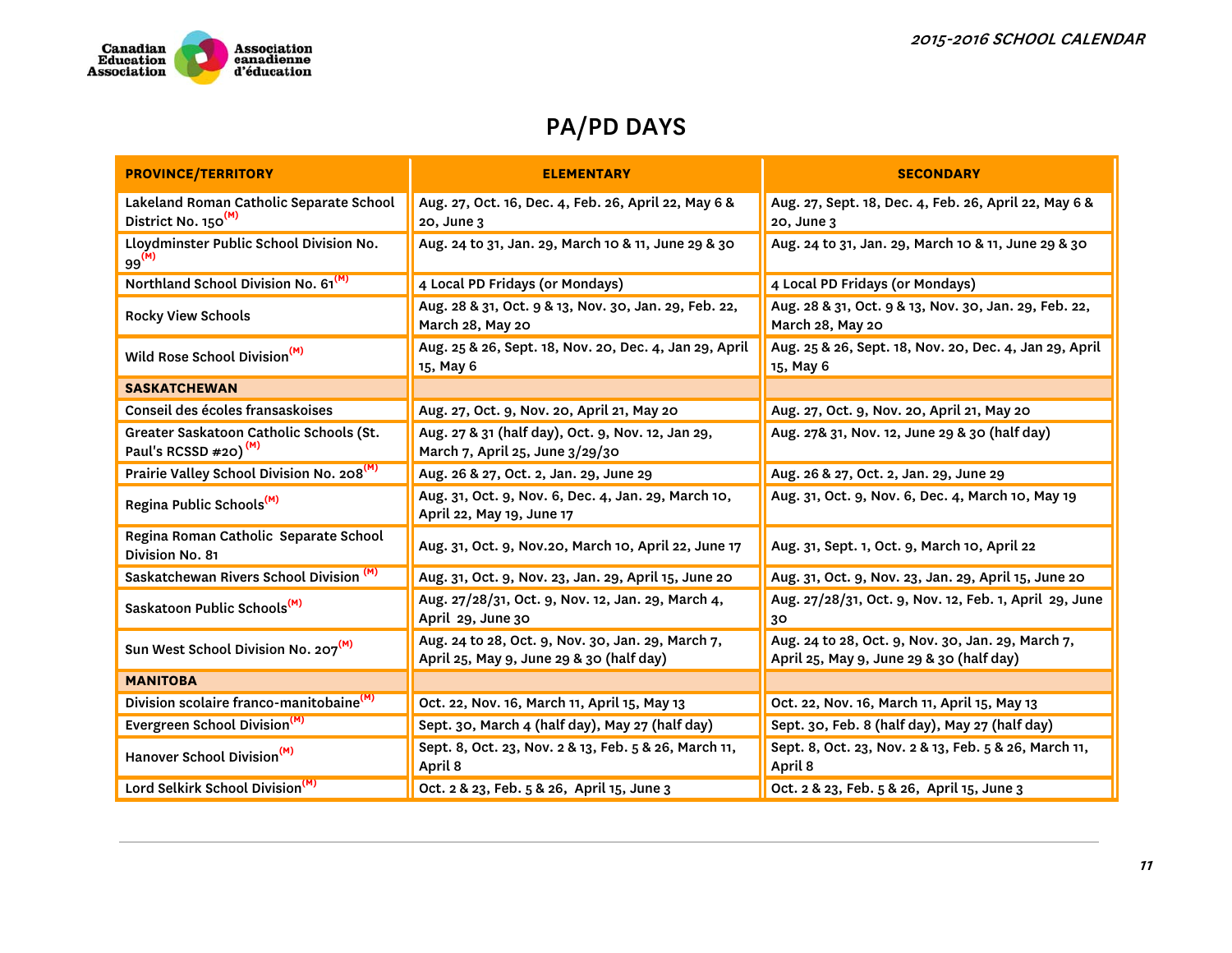

| <b>PROVINCE/TERRITORY</b>                                          | <b>ELEMENTARY</b>                                                  | <b>SECONDARY</b>                                                      |
|--------------------------------------------------------------------|--------------------------------------------------------------------|-----------------------------------------------------------------------|
| Louis Riel School Division <sup>(M)</sup>                          | Sept. 8 & 21, Nov. 27, Feb. 5, March 18, April 22, May<br>13       | Sept. 8 & 21, Nov. 27, Feb. 5, March 18, April 22, May<br>13          |
| Mountain View School Division <sup>(M)</sup>                       | Sept. 22, Oct. 23, Nov. 16, Feb 5 & 26, March 18,<br>April 22      | Sept. 22, Oct. 23, Nov. 16, Feb 5, & 26, March 18,<br>April 22        |
| Pembina Trails School Division <sup>(M)</sup>                      | N/A                                                                | N/A                                                                   |
| Portage La Prairie School Division <sup>(M)</sup>                  | Oct. 9, Nov. 2 & 27                                                | Oct. 9, Nov. 2 & 27, Feb. 19                                          |
| River East Transcona School Division <sup>(M)</sup>                | Sept. 8, Oct. 6 & 23, Nov. 10, Feb. 6, April 22                    | Sept. 8, Oct. 6 & 23, Nov. 10, Feb. 6, April 22                       |
| Rolling River School Division <sup>(M)</sup>                       | Sept. 8 & 28, Nov. 20, Feb. 8 & 29, March 18, April 15,<br>June 30 | Sept. 8 & 28, Nov. 20, Feb. 8 & 29, March 18, April 15,<br>June 30    |
| Seine River School Division <sup>(M)</sup>                         | Sept. 9, Nov. 30, March 4, April 18                                | Sept. 9, Nov. 30, March 4, April 18                                   |
| Seven Oaks School Division <sup>(M)</sup>                          | Oct. 22 & 23, Feb. 5, April 22, May 16                             | Sept. 8, Feb. 5, March 18, May 16                                     |
| St. James-Assiniboia School Division <sup>(M)</sup>                | Sept. 1, Oct. 3, Nov. 13 & 27, Feb. 5, March 18, April<br>22       | Sept. 1, Oct. 3, Nov. 13 & 27, Feb. 5, March 18, April<br>22, June 29 |
| Sunrise School Division <sup>(M)</sup>                             | Sept. 8, Oct. 9, Nov. 27, Feb. 5, March 4, April 22,<br>May 13     | Sept. 8, Oct. 9, Nov. 27, March 18                                    |
| Swan Valley School Division <sup>(M)</sup>                         | Sept. 21 & 22, Oct. 23, April 29                                   | Sept. 21 & 22, Oct. 23, April 29                                      |
| Western School Division <sup>(M)</sup>                             | Oct. 16 & 23, Feb. 5, April 4                                      | Oct. 16 (AM) & 23, Nov. 16, March 18, April 4                         |
| Winnipeg School Division <sup>(M)</sup>                            | Sept. 21, Oct. 23, Nov. 20, Feb. 5, March 18, April 22,<br>May 9   | Sept. 21, Oct. 23, Nov. 20, Feb. 5, March 18, April 22,<br>May 9      |
| <b>ONTARIO</b>                                                     |                                                                    |                                                                       |
| Avon Maitland District School Board <sup>(M)</sup>                 | Sept. 3, Nov. 6, Feb. 3, April 22, June 10 & 30                    | Sept. 3, Nov. 6, Feb. 3, April 22, June 10 & 30                       |
| <b>Bruce-Grey Catholic District School</b><br>Board <sup>(M)</sup> | Sept. 3, Oct. 23, Nov. 20, Feb, 4, June 3 & 30                     | Sept. 3, Oct. 23, Nov. 20, Feb, 4, June 3 & 30                        |
| Conseil des écoles catholiques du Centre-<br>Est (CECCE) $^{(M)}$  | Aug. 18/24/31, Sept. 28, Nov. 20, Jan. 29, June<br>6/10/24/30      | Aug. 18/24/31, Sept. 28, Nov. 20, Jan. 29, June<br>6/10/24/30         |
| Conseil scolaire catholique Franco-Nord <sup>(M</sup>              | Sept. 3, Oct. 5, Nov. 20, Jan. 29, April 11, June 10               | Sept. 3, Oct. 5, Nov. 20, Jan. 29, April 11, June 10                  |
| Conseil scolaire catholique Providence <sup>(M)</sup>              | Sept. 3, Oct. 2, Nov. 20, Jan. 15, June 10 & 30                    | Sept. 3, Oct. 2, Nov. 20, Fev. 12, April 22, June 30                  |
| Conseil scolaire de district catholique<br>Centre-Sud              | Sept. 3, Nov. 13, Jan. 15 & 29, June 10 & 30                       | Sept. 3, Nov. 13, Jan. 15 & 29, June 10 & 30                          |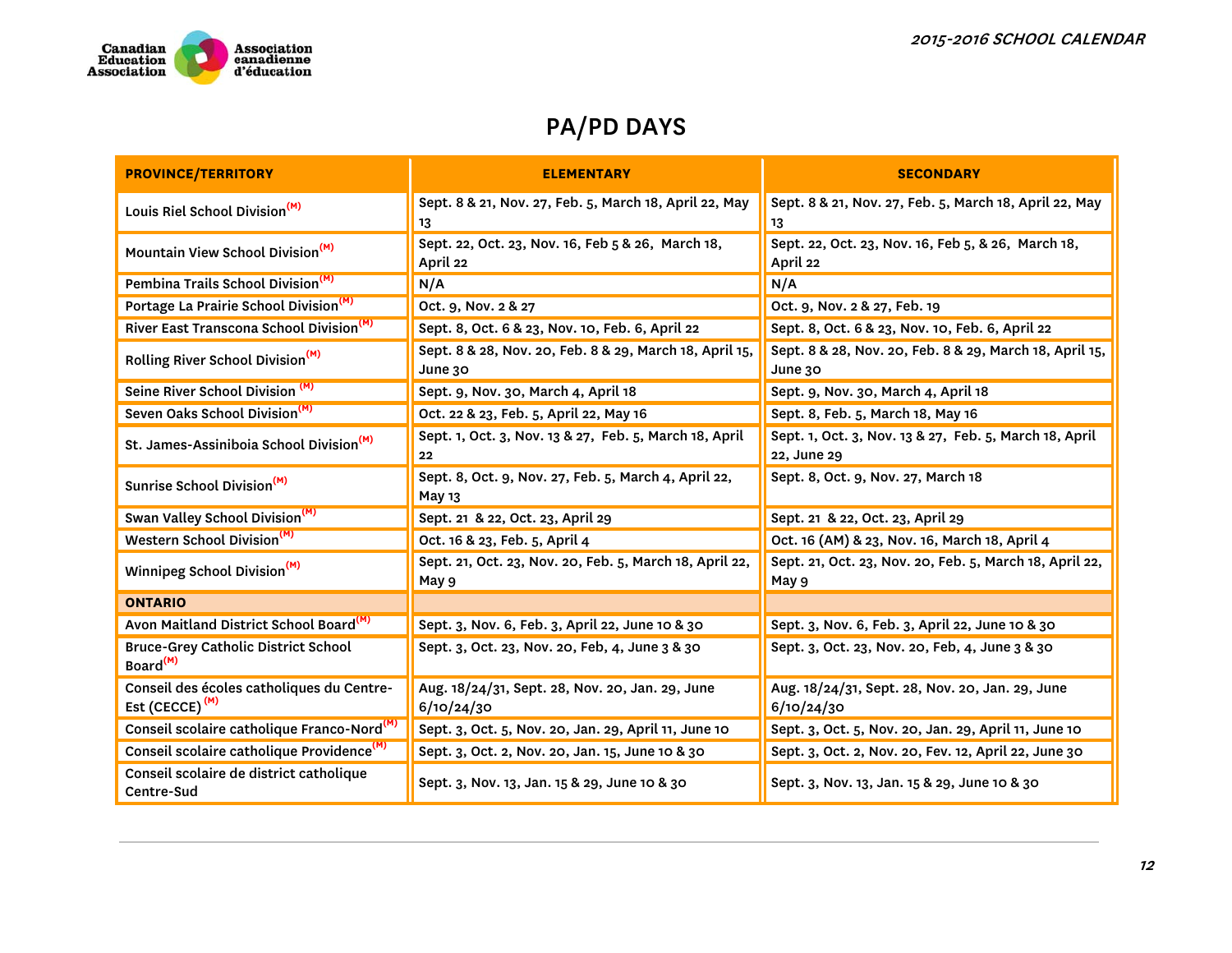

| <b>PROVINCE/TERRITORY</b>                                                      | <b>ELEMENTARY</b>                                        | <b>SECONDARY</b>                                         |  |  |
|--------------------------------------------------------------------------------|----------------------------------------------------------|----------------------------------------------------------|--|--|
| Conseil scolaire de district catholique de<br>l'Est ontarien <sup>(M)</sup>    | Aug. 31, Sept. 28, Nov. 20, Jan 29, June 6 & 24          | Aug. 31, Sept. 28, Nov. 20, Jan 29, June 6 & 24          |  |  |
| Conseil scolaire de district catholique des<br>Aurores boréales <sup>(M)</sup> | Aug. 31, Oct. 30, Nov. 30, Jan 29, April 25, June 10     | Aug. 31, Oct. 30, Nov. 30, Jan 29, April 25, June 10     |  |  |
| Conseil scolaire public du Grand Nord de<br>l'Ontario <sup>(M)</sup>           | Sept. 3, Oct. 3, Nov. 6, Feb. 5*, April 22, June 10*     | Sept. 3, Oct. 3, Nov. 6, Feb. 5*, April 22, June 10*     |  |  |
| District School Board of Niagara                                               | Sept. 3, Oct. 9, Nov. 13, Jan. 15, June 10 & 30          | Sept. 3, Oct. 9, Nov. 13, Feb. 5, June 29 & 30           |  |  |
| Dufferin-Peel Catholic District School<br><b>Board</b>                         | Sept. 3 & 18, Jan. 18, Feb. 5, May 13, June 13           | Sept. 3 & 18, Feb. 3, June 28/29/30                      |  |  |
| Durham District School Board                                                   | Sept. 3, Oct. 9, Nov. 20, Jan. 22, June 3 & 30           | Sept. 3, Oct. 9, Nov. 20, Feb. 12, June 29 & 30          |  |  |
| <b>Halton District School Board</b>                                            | Sept. 3, Oct. 9, Nov. 27, Feb. 5, April 22, June 3       | Sept. 3, Oct. 9, Nov. 27, Feb. 5, April 22, June 30      |  |  |
| Hamilton-Wentworth District School<br>Board <sup>(M)</sup>                     | Sept. 2, Nov. 27, Jan. 29, Feb. 26, June 10 & 30         | Sept. 2, Feb. 2/3/26, June 29 & 30                       |  |  |
| Nipissing-Parry Sound Catholic District<br>School Board <sup>(M)</sup>         | Sept. 3, Nov. 20, Jan.29, April 18, June 10              | Sept. 3, Oct. 5, Nov. 20, Jan. 29, April 18, June 10     |  |  |
| Ottawa Catholic School Board                                                   | Oct. 9, Nov. 20, Jan. 22, June 10                        | Oct. 9, Feb. 1, June 10                                  |  |  |
| Ottawa-Carleton District School Board <sup>(M)</sup>                           | Sept. 3, Oct. 9, Nov. 20, Jan. 22, Feb. 12, June 10      | Sept. 3, Oct. 9, Feb. 12, June 28/29/30                  |  |  |
| <b>Peel District School Board</b>                                              | Sept. 3 & 29, Nov. 13, Jan. 18, May 13, June 13          | Sept. 3, Feb. 3, May 13, June 28/29/30                   |  |  |
| Rainy River District School Board <sup>(M)</sup>                               | Aug. 31, Oct. 30, Nov. 30, Jan. 29, April 25, June 10    | Aug. 31, Oct. 30, Nov. 30, Jan. 29, April 25, June 10    |  |  |
| Renfrew County Catholic District School<br>Board <sup>(M)</sup>                | Sept. 25, Nov. 13, Jan. 29, April 22, June 10 & 27       | Sept. 25, Nov. 13, Jan. 29, April 22, June 10 & 27       |  |  |
| <b>Simcoe County District School Board</b>                                     | Sept. 4, Oct. 23, Nov. 13, Jan. 29, June 10 & 30         | Sept. 4, Nov. 13, Feb. 4 & 5, June 29 & 30               |  |  |
| Thames Valley District School Board                                            | Sept. 3, Oct. 2, Nov. 20, Jan. 15, June 10 & 30          | Sept. 3, Oct. 2, Nov. 20, Feb. 3, June 29 & 30           |  |  |
| Toronto Catholic District School Board <sup>(M)</sup>                          | Sept. 3, Nov. 13, Jan. 22, Feb. 12, June 10 & 30         | Sept. 3, Nov. 13, Feb. 12, June 28/29/30                 |  |  |
| Toronto District School Board <sup>(M)</sup>                                   | Sept. 3, Nov. 13, Jan. 22, Feb. 12, June 10 & 30         | Sept. 3, Nov. 13, Feb. 3 & 12, June 26/27/30             |  |  |
| Upper Canada District School Board <sup>(M)</sup>                              | Sept. 3, Oct. 30, Nov. 27, Feb. 3, April 15, June 3 & 30 | Sept. 3, Oct. 30, Nov. 27, Feb. 3, April 15, June 3 & 30 |  |  |
| <b>Waterloo Region District School Board</b>                                   | Sept. 3, Nov. 13, Jan. 29, April 22, June 3 & 30         | Sept. 3, Nov. 13, Feb. 3, April 22, June 29 & 30         |  |  |
| York Catholic District School Board                                            | Sept. 3 & 28, Nov. 27, Jan. 15, Feb. 1, June 3 & 30      | Sept. 3 & 28, Nov. 27, Feb. 1, May 6, June 29            |  |  |
| York Region District School Board                                              | Sept. 3 & 28, Nov. 27, Jan. 15, Feb. 1, June 3 & 30      | Sept. 3 & 28, Nov. 27, Feb. 1, May 6, June 29 & 30       |  |  |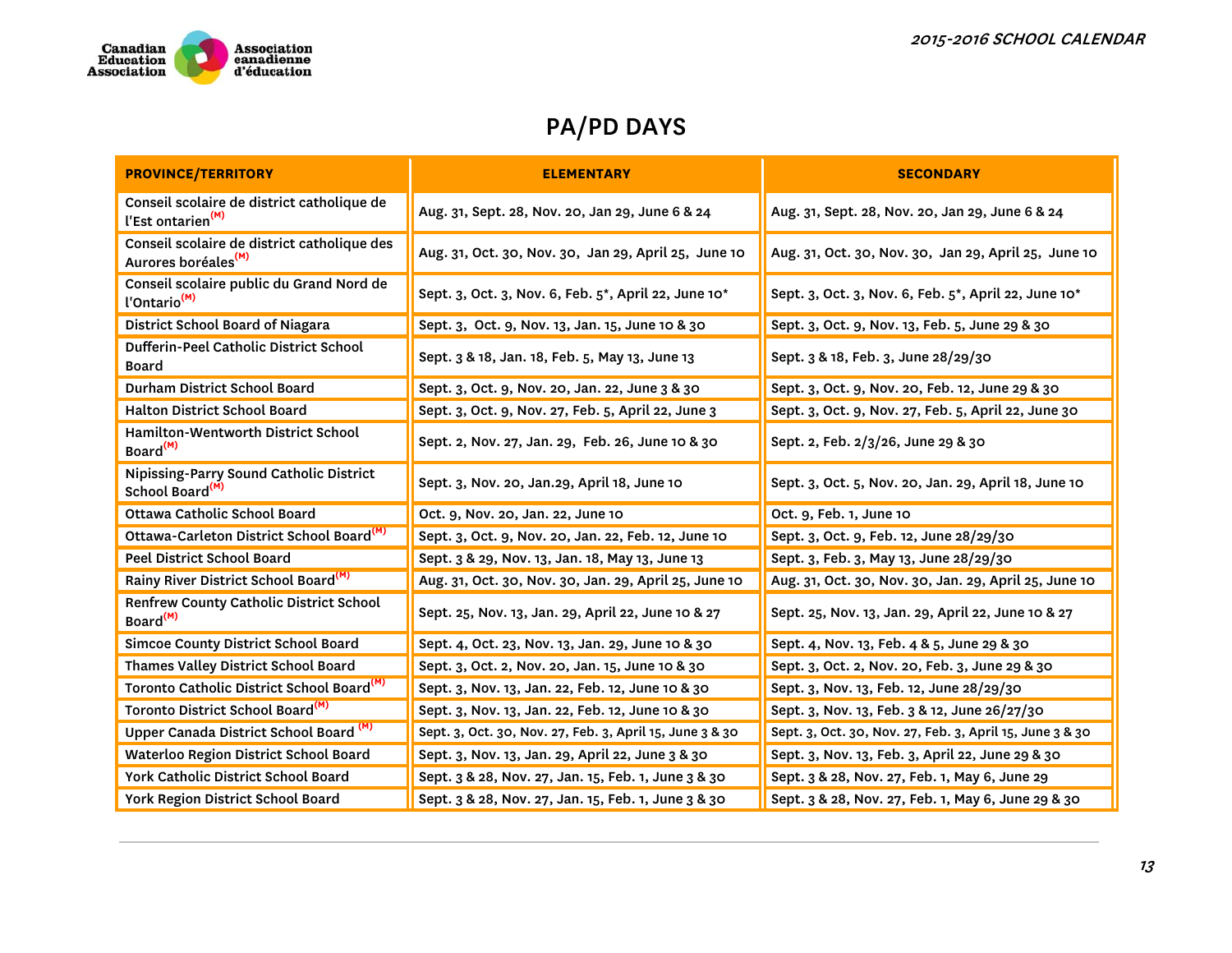

| <b>PROVINCE/TERRITORY</b>                                                                                                                                                          | <b>ELEMENTARY</b>                                                                                                             | <b>SECONDARY</b>                                                                                                                  |  |  |
|------------------------------------------------------------------------------------------------------------------------------------------------------------------------------------|-------------------------------------------------------------------------------------------------------------------------------|-----------------------------------------------------------------------------------------------------------------------------------|--|--|
| <b>OUEBEC</b>                                                                                                                                                                      |                                                                                                                               |                                                                                                                                   |  |  |
| Central Québec School Board* <sup>(M)</sup>                                                                                                                                        | Aug. 25/26/27/28, Sept. 25, Nov. 6/26/27, Jan. 5,<br>Feb. 8, April 15, May 20, June 27/28/29                                  | Aug. 25/26/27, May 20, June 27/28/29                                                                                              |  |  |
| Commission scolaire de la Beauce-<br>Etchemin <sup>(M)</sup>                                                                                                                       | Aug, 25/26/27/28, Sept. 25, Oct. 23, Nov. 6 & 20,<br>Dec. 4, Jan 6 & 22, Feb. 12, March 7, April 29, May<br>20, June 27 & 28  | Aug, 25/26/27/28, Sept. 25, Oct. 23, Nov. 6 & 20,<br>Dec. 4, Jan 6 & 22, Feb. 12, March 7, April 29, May<br>20, June 27 & 28      |  |  |
| Commission scolaire de la Capitale                                                                                                                                                 | Aug. 25/26/27/28, Sept. 21, Oct. 16, Nov. 19 & 20,<br>Jan. 5, Feb. 1 & 26, March 18, April 29, May 20, June<br>27/28/29       | Aug. 25/26/27/28, Sept. 21, Oct. 16, Nov. 19 & 20,<br>Jan. 5, Feb. 1 & 26, March 18, April 29, May 20, June<br>27/28/29           |  |  |
| Commission scolaire de la Région-de-<br>Sherbrooke <sup>(M)</sup>                                                                                                                  | Aug. 24/25/26 /31, Sept. 21, Oct. 9, Nov. 6 & 16, Dec.<br>4, Jan. 4, Feb. 1 & 19, March 7, April 22, May 20,<br>June 6/24 /27 | Aug. 24/25/26 /31, Sept. 21, Oct. 9, Nov. 6 & 16, Dec.<br>4, Jan. 4, Feb. 1 & 19, March 7, April 22, May 20,<br>June 6/24 /27     |  |  |
| Commission scolaire de Laval                                                                                                                                                       | Aug. 25/26/27/28, Oct. 9, Jan. 28 & 29, May 20, June<br>27/28/29                                                              | Aug. 25/26/27/28, Oct. 9, Jan. 28 & 29, May 20, June<br>27/28/29                                                                  |  |  |
| Commission scolaire de Montréal                                                                                                                                                    | Aug. 24/25/26, Nov. 27, April 22, June 22/23/27                                                                               | Aug. 24/25/26, Nov. 27, April 22, June 22/23/27                                                                                   |  |  |
| <b>Commission scolaire des Affluents</b>                                                                                                                                           | Aug. 25/26/27/28, Sept. 18, Oct. 9, Nov. 13, Dec. 4,<br>Jan. 22, March 11, April 15, May 13, June 3/27/28                     | Aug. 25/26/27/28, Sept. 18, Oct. 9, Nov. 13, Dec. 4,<br>Jan. 22, March 11, April 15, May 13, June 3/27/28                         |  |  |
| <b>Commission scolaire des Hautes-</b><br>Rivières <sup>(M)</sup>                                                                                                                  | Sept. 1/2/3/4/25, Oct. 9 & 23, Nov. 20, Dec. 4, Jan. 6<br>& 29, Feb. 12, March 4, June 27 & 28                                | Sept. 1/2/3/4/25, Oct. 9 & 23, Nov. 20, Dec. 4, Jan. 6<br>& 29, Feb. 12, March 4, June 27 & 28                                    |  |  |
| Commission scolaire des Sommets <sup>(M)</sup>                                                                                                                                     | Aug. 24/25/26, Sept. 18, Oct. 9, Nov. 6 & 20, Dec. 4,<br>Jan. 6 & 22, Feb. 5, March 7, April 15, May 13, June<br>3/23/27      | Aug. 24/25/26, Sept. 18, Oct. 9, Nov. 6 & 20, Dec. 4,<br>Jan. 6 & 22, Feb. 5, March 7, April 15, May 13, June<br>3/23/27          |  |  |
| Commission scolaire du Littoral <sup>(M)</sup>                                                                                                                                     | Aug. 26/27/28, Oct. 9, Nov. 16, Dec. 21, Jan. 5,<br>March 29, June 23/27/28                                                   | Aug. 26/27/28, Oct. 9, Nov. 16, Dec. 21, Jan. 5,<br>March 29, June 23/27/28                                                       |  |  |
| <b>Commission scolaire Marguerite-</b><br><b>Bourgeoys</b>                                                                                                                         | Aug. 24/25/26, Aug. 27 & 28 (half days), Sept. 18,<br>Dec. 4, Jan 25, Feb. 19, April 18, May 2, June 23 & 27                  | Aug. 24/25/26, Aug. 27 & 28 (half days), Sept. 18,<br>Dec. 4, Jan 25, Feb. 19, April 18, May 2, June 23 & 27                      |  |  |
| Cree School Board <sup>(M)</sup>                                                                                                                                                   | <b>Varies</b>                                                                                                                 | <b>Varies</b>                                                                                                                     |  |  |
| Aug. 26/27/28, Sept. 18, Oct. 23, Nov. 26 & 27, Jan. 6<br>Eastern Townships School Board <sup>(M)</sup><br>& 25, Feb. 12, March 7/24/29, April 22, May 20 & 24,<br>June 3/27/28/29 |                                                                                                                               | Aug. 26/27/28, Sept. 18, Oct. 23, Nov. 26 & 27, Jan. 6<br>& 25, Feb. 12, March 7/24/29, April 22, May 20 & 24,<br>June 3/27/28/29 |  |  |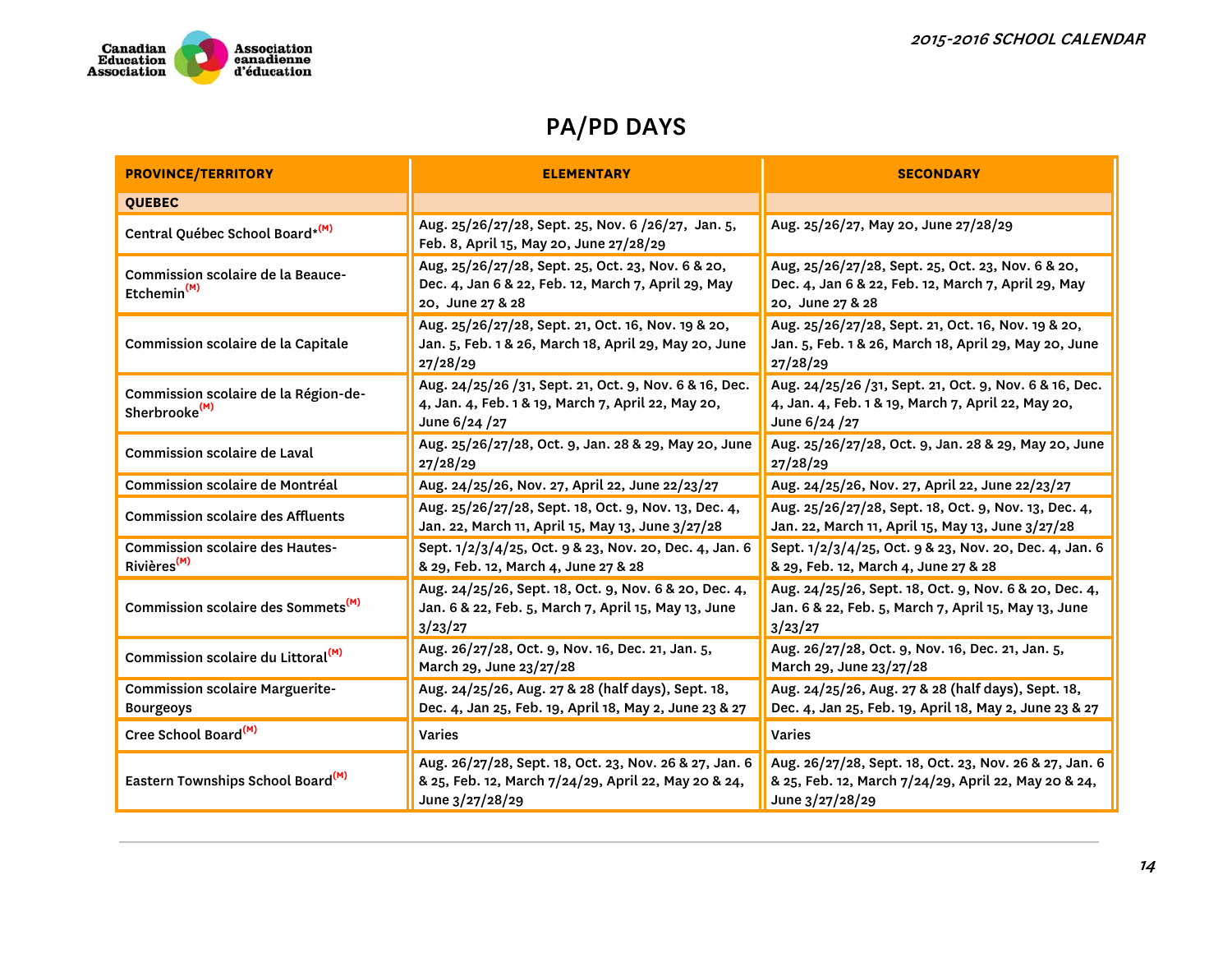

| <b>PROVINCE/TERRITORY</b>                                                          | <b>ELEMENTARY</b>                                                                                                      | <b>SECONDARY</b>                                                                                                       |  |  |
|------------------------------------------------------------------------------------|------------------------------------------------------------------------------------------------------------------------|------------------------------------------------------------------------------------------------------------------------|--|--|
| <b>English Montreal School Board</b>                                               | Aug. 25/26/27/28, Nov. 27, June 27/28/29                                                                               | Aug. 25/26/27/28, Nov. 27, June 27/28/29                                                                               |  |  |
| Lester B. Pearson School Board <sup>(M)</sup>                                      | Aug. 27/28/31, Sept. 18, Oct. 19, Nov. 27, March 29,<br>April 22, May 6 & 20, June 27/28/29/30                         | Aug. 27/28/31, Oct. 2, Nov. 27, March 29, April 25,<br>May 6 & 20, June 27/28/29/30                                    |  |  |
| New Frontiers School Board <sup>(M)</sup>                                          | Aug. 26, Oct. 5 & 6, Nov. 27, Dec. 4, Jan. 6, Feb. 8,<br>April 18, May 20, June 10 & 27/28/29                          | Aug. 26, Oct. 5 & 6, Nov. 9/26 /27, Dec. 4, Jan. 6,<br>Feb. 8 & 19, April 18, May 20, June 27/28/29                    |  |  |
| Riverside School Board <sup>(M)</sup>                                              | Aug. 27/28/31, Sept. 1, Oct. 9 & 23, Nov. 20/26/27,<br>Jan. 6, Feb. 5 & 19, April 22 & 25, May 24, June<br>27/28/29/30 | Aug. 27/28/31, Sept. 1, Oct. 9 & 23, Nov. 20/26/27,<br>Jan. 6, Feb. 5 & 19, April 22 & 25, May 24, June<br>27/28/29/30 |  |  |
| Sir Wilfrid Laurier School Board*                                                  | Aug. 25/26/27/28, Sept. 18, Oct. 9, Nov. 9 & 27, Feb.<br>8, April 11 & 25, May 27, June 27/28/29                       | Aug. 25/26/27/28, Sept. 18, Oct. 9, Nov. 9 & 27, Feb.<br>8, April 11 & 25, May 27, June 27/28/29                       |  |  |
| <b>NEWFOUNDLAND</b>                                                                |                                                                                                                        |                                                                                                                        |  |  |
| District 5 - Conseil scolaire francophone<br>provincial de Terre-Neuve-et-Labrador | Sept. 8, June 24                                                                                                       | Sept. 8, June 24                                                                                                       |  |  |
| Newfoundland and Labrador English<br><b>School District</b>                        | Sept. 8, June 24                                                                                                       | Sept. 8, June 24                                                                                                       |  |  |
| <b>NEW BRUNSWICK</b>                                                               |                                                                                                                        |                                                                                                                        |  |  |
| District scolaire francophone Sud                                                  | <b>Varies</b>                                                                                                          | <b>Varies</b>                                                                                                          |  |  |
| Anglophone East School District <sup>(M)</sup>                                     | Nov. 27, Jan. 4, April 8 + 2 PD days TBD                                                                               | Nov. 27, Jan. 4, April 8 + 2 PD days TBD                                                                               |  |  |
| Anglophone South School District                                                   | Oct. 8 & 9, Jan. 4 + 2 PD days TBD                                                                                     | Oct. 8 & 9, Jan. 4 + 2 PD days TBD                                                                                     |  |  |
| Anglophone West School District                                                    | Oct. 8 & 9, Jan. 4 + 2 PD days TBD                                                                                     | Oct. 8 & 9, Jan. 4 + 2 PD days TBD                                                                                     |  |  |
| <b>NOVA SCOTIA</b>                                                                 |                                                                                                                        |                                                                                                                        |  |  |
| Annapolis Valley Regional School Board                                             | Sept. 2/21/25, Nov. 27                                                                                                 | Sept. 2/21/25, Nov. 27                                                                                                 |  |  |
| Cape Breton-Victoria                                                               | Sept. 2 & 18, Nov. 27, Dec. 11, April 15                                                                               | Sept. 2 & 18, Nov. 27, Dec. 11, April 15                                                                               |  |  |
| <b>Chignecto-Central Regional School</b><br>Board <sup>(M)</sup>                   | Sept. 2, Oct. 9, Nov. 27 (half day), April 15 (half day)                                                               | Sept. 2, Oct. 9, Nov. 27 (half day), April 15 (half day)                                                               |  |  |
| Conseil scolaire acadien provincial <sup>(M)</sup>                                 | Sept. 1, May 20                                                                                                        | Sept. 1, May 20                                                                                                        |  |  |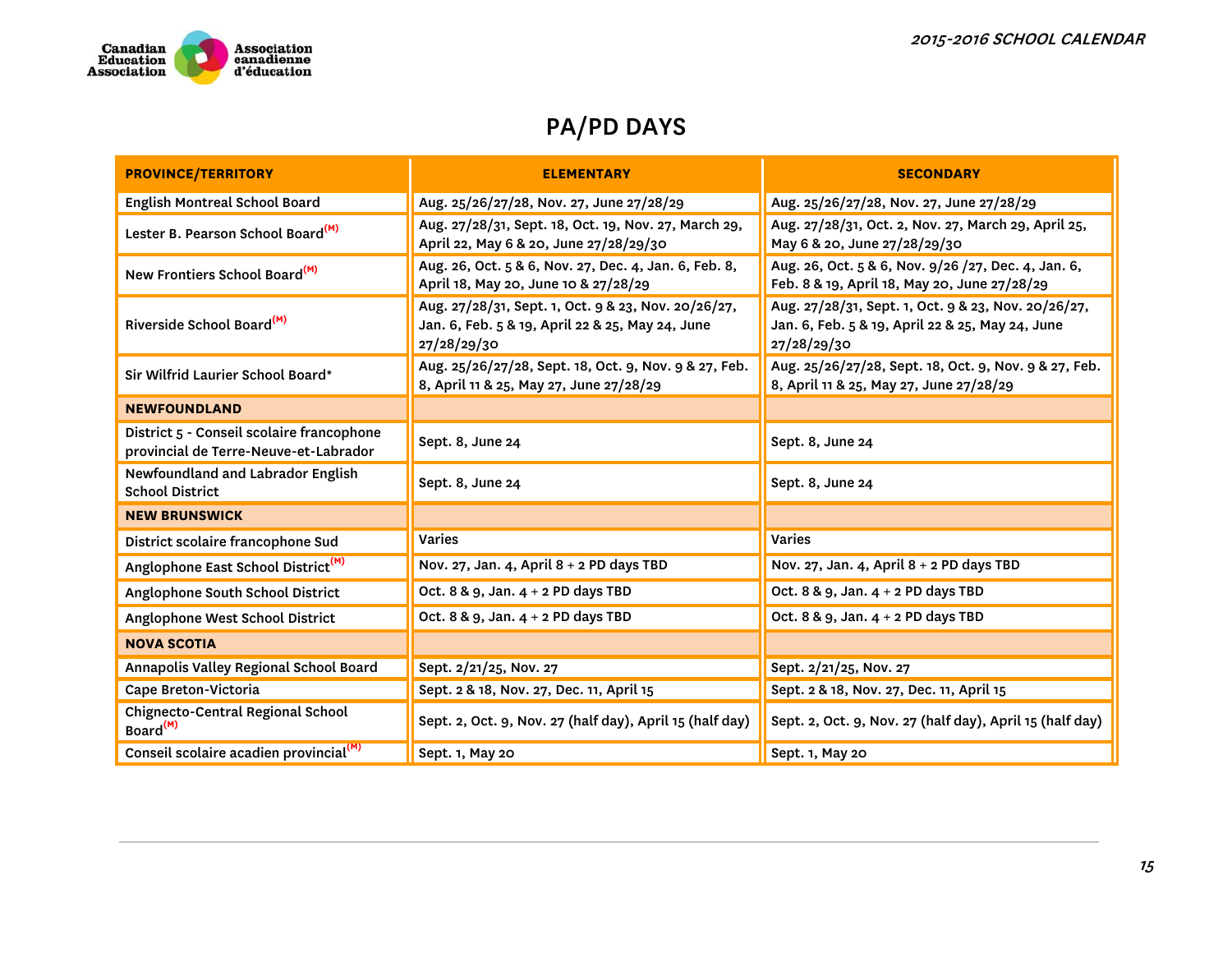

| <b>PROVINCE/TERRITORY</b>                                    | <b>ELEMENTARY</b>                                                                                             | <b>SECONDARY</b>                                                                                                      |  |  |
|--------------------------------------------------------------|---------------------------------------------------------------------------------------------------------------|-----------------------------------------------------------------------------------------------------------------------|--|--|
| Halifax Regional School Board <sup>(M)</sup>                 | Sept. 2, Oct. 23, Nov. 13 & 23/24/25/26 (half day),<br>Jan. 29, April 1 & 14 (half day), May 13, June 27 & 28 | Sept. 2 & 25, Oct. 23, Nov. 13 & 23/24/25/26 (half<br>day), Jan. 29, April 1 & 14 (half day), May 13, June 27<br>& 28 |  |  |
| <b>PRINCE EDWARD ISLAND</b>                                  |                                                                                                               |                                                                                                                       |  |  |
| English Language School Board                                | Sept. 3 & 4, Nov. 6, Dec. 4, Feb. 26, April 29                                                                | Sept. 3 & 4, Nov. 6, Dec. 4, Feb. 26, April 29                                                                        |  |  |
| La Commission scolaire de langue<br>française <sup>(M)</sup> | Sept. 2/3/4, Oct. 22 & 23, Nov. 6, Dec. 4, Feb. 2 & 26,<br>April 29, May 6, June 30                           | Sept. 2/3/4, Oct. 22 & 23, Nov. 6, Dec. 4, Feb. 2 & 26,<br>April 29, May 6, June 30                                   |  |  |

N/A: Not available at the time of publication \* With some exceptions **(M)** CEA Member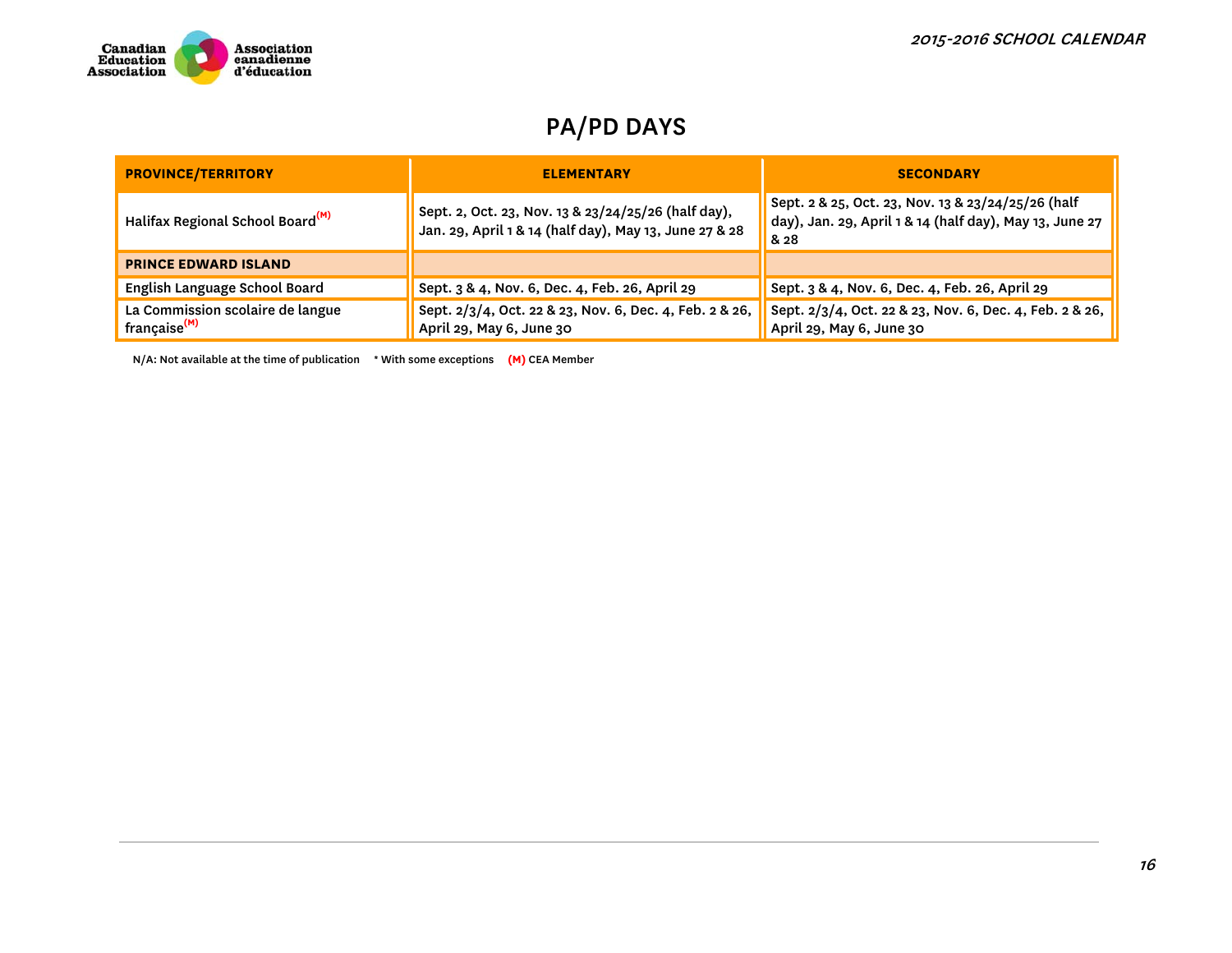

#### SPRING BREAK SUMMARY

| <b>PROVINCE/TERRITORY</b>    | <b>SPRING BREAK</b><br>(INCLUSIVE DATES) |
|------------------------------|------------------------------------------|
| <b>YUKON</b>                 | March $5 - 18$                           |
| <b>NORTHWEST TERRITORIES</b> | Varies across the territory              |
| <b>NUNAVUT</b>               | Varies across the territory              |
| <b>BRITISH COLUMBIA</b>      | Varies across the province               |
| <b>ALBERTA</b>               | Varies across the province               |
| <b>SASKATCHEWAN</b>          | March 25 - April 1                       |
| <b>MANITOBA</b>              | March $25 - 3$ avril                     |
| <b>ONTARIO</b>               | March 12 - 20                            |
| <b>QUÉBEC</b>                | Varies across the province               |
| NEWFOUNDLAND AND LABRADOR    | March 25 - April 1                       |
| <b>NEW BRUNSWICK</b>         | March 5-13                               |
| <b>NOVA SCOTIA</b>           | March 12 - 18                            |
| <b>PRINCE EDWARD ISLAND</b>  | Varies across the province               |

Note: The dates may vary across school boards.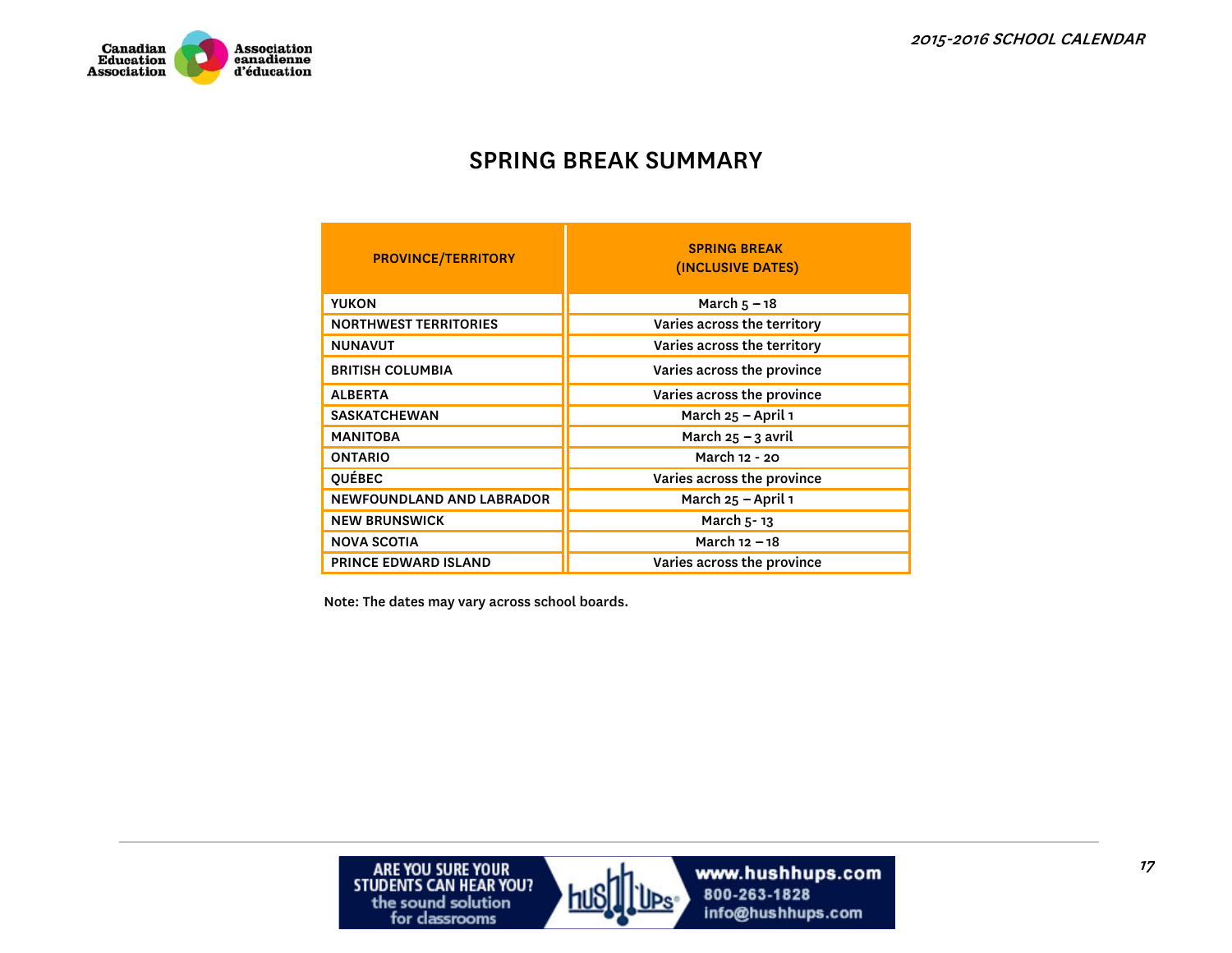

## PRESCRIBED HOLIDAYS

| <b>PROVINCE/TERRITORY</b>   | <b>LABOUR</b><br><b>DAY</b><br><b>SEPTEMBER 7</b> | <b>THANKSGIVING</b><br><b>DAY</b><br><b>OCTOBER 12</b> | <b>REMEMBRANCE</b><br><b>DAY</b><br><b>NOVEMBER 11</b> | <b>GOOD</b><br><b>FRIDAY</b><br>March 25 | <b>EASTER</b><br><b>MONDAY</b><br>March 28 | <b>VICTORIA</b><br>DAY**<br><b>MAY 23</b> | <b>OTHER/NOTES</b>                                                                                      |
|-----------------------------|---------------------------------------------------|--------------------------------------------------------|--------------------------------------------------------|------------------------------------------|--------------------------------------------|-------------------------------------------|---------------------------------------------------------------------------------------------------------|
| YUKON                       | ✓                                                 | ✓                                                      | ✓                                                      | $\checkmark$                             | ✓                                          | $\checkmark$                              | August 15, 2016 Discovery Day and Heritage<br>Day (Feb. 26, 2016) are statutory holidays                |
| NORTHWEST TERRITORIES       | ✓                                                 | ✓                                                      | $\checkmark$                                           | $\checkmark$                             | ✓                                          | ✓                                         | National Aboriginal Day (June 21) is a<br>statutory holiday                                             |
| <b>NUNAVUT</b>              | ✓                                                 |                                                        | ✓                                                      | $\checkmark$                             | ✓                                          | ✓                                         | <sup>1</sup> / <sub>2</sub> day Hamlet days are set by the<br>municipality                              |
| <b>BRITISH COLUMBIA</b>     | $\checkmark$                                      | $\checkmark$                                           | $\checkmark$                                           | $\checkmark$                             | ✓                                          | $\checkmark$                              | Family Day (Feb. 8) is a statutory holiday                                                              |
| <b>ALBERTA</b>              | ✓                                                 |                                                        | ✓                                                      | ✓                                        | $\checkmark$                               | $\checkmark$                              | Family day (Feb. 15) is a statutory holiday<br>Easter Monday & Farmers' Day - Optional                  |
| <b>SASKATCHEWAN</b>         | ✓                                                 | ✓                                                      | $\checkmark$                                           | ✓                                        | ✓                                          | ✓                                         | Family day (Feb. 15) is a statutory holiday                                                             |
| <b>MANITOBA</b>             | ✓                                                 | ✓                                                      | $\checkmark$                                           | $\checkmark$                             | X                                          | $\checkmark$                              | Louis Riel Day (Feb. 15) is a statutory holiday                                                         |
| <b>ONTARIO</b>              | ✓                                                 |                                                        | X                                                      | $\checkmark$                             | ✓                                          | $\checkmark$                              | Family Day (Feb. 15) is a statutory holiday.<br>It occurs each year on the $3rd$ Monday in<br>February. |
| <b>QUÉBEC</b>               | $\checkmark$                                      | $\checkmark$                                           | X                                                      | $\checkmark$                             | ✓                                          | $\checkmark$                              | January 2 and St-Jean-Baptiste (June 24)<br>are statutory holidays                                      |
| NEWFOUNDLAND AND LABRADOR   | ✓                                                 | ✓                                                      | ✓                                                      | $\checkmark$                             | ✓                                          | ✓                                         | There are two other one day holidays                                                                    |
| <b>NEW BRUNSWICK</b>        | ✓                                                 | $\checkmark$                                           | $\checkmark$                                           | $\checkmark$                             | ✓                                          | $\checkmark$                              |                                                                                                         |
| <b>NOVA SCOTIA</b>          | ✓                                                 | ✓                                                      | ✓                                                      | ✓                                        | ✓                                          | $\checkmark$                              | Heritage Day (Feb. 15) new statutory holiday                                                            |
| <b>PRINCE EDWARD ISLAND</b> | ✓                                                 | ✓                                                      | ✓                                                      | ✓                                        | ✓                                          | $\checkmark$                              | Islander Day (Feb. 15) is a statutory holiday                                                           |

\* See notes at the end of the calendar for more details

\*\*For the province of Québec May 23 is National Patriots' Day (replaces Dollard Day)

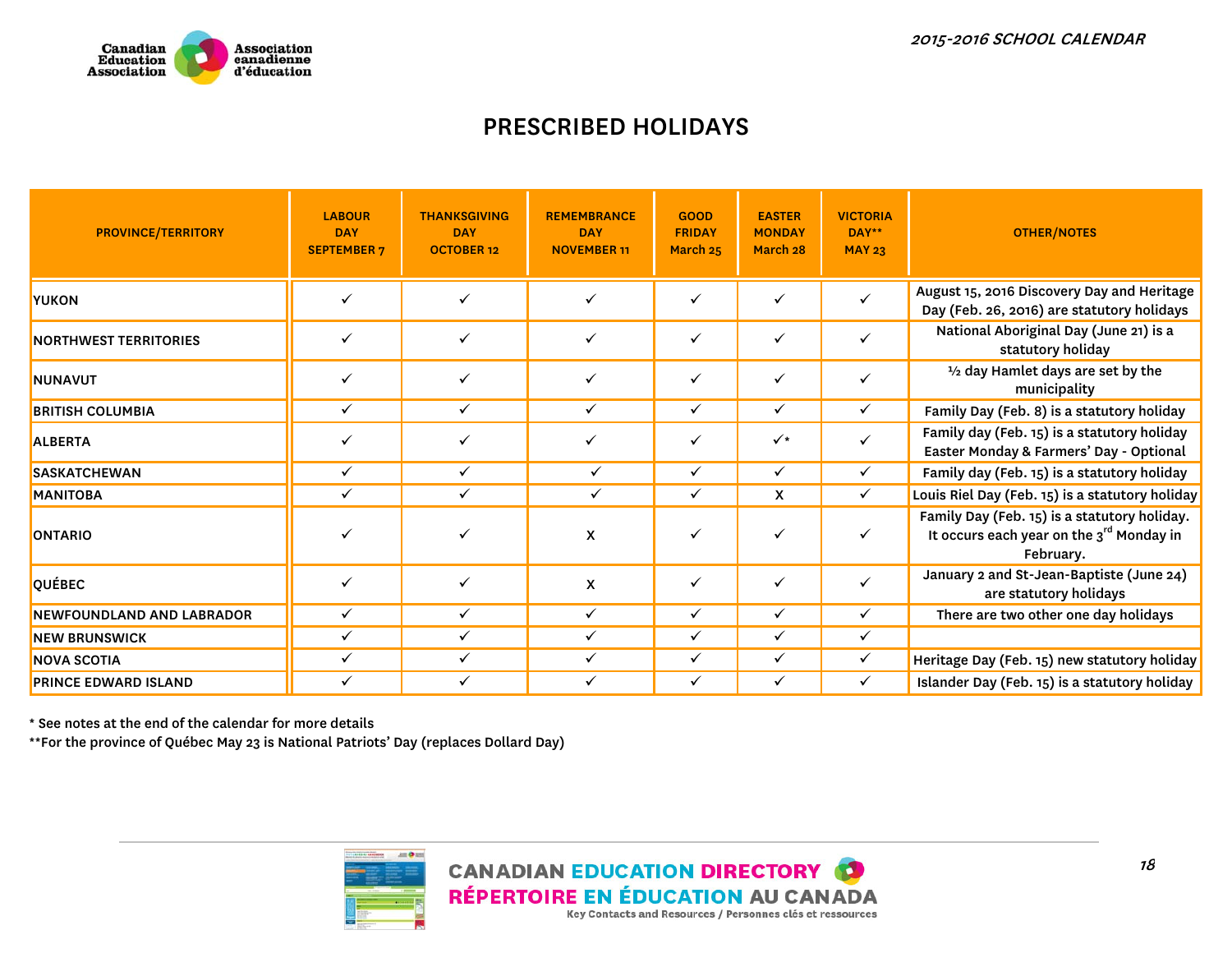

# INSTRUCTIONAL (TEACHING) DAYS

| <b>PROVINCE/TERRITORY</b>    | AUG.                     | SEPT.                                      | OCT. | NOV. | DEC. | JAN. | FEB. | <b>MARCH</b>                                                      | <b>APRIL</b> | <b>MAY</b> | <b>JUNE</b> | <b>JUL.</b>              | <b>POSSIBLE</b><br><b>INSTRUCTIONAL DAYS</b> |
|------------------------------|--------------------------|--------------------------------------------|------|------|------|------|------|-------------------------------------------------------------------|--------------|------------|-------------|--------------------------|----------------------------------------------|
| <b>IYUKON</b>                | $\overline{\phantom{0}}$ | 21                                         | 21   | 20   | 14   | 20   | 20   | 11                                                                | 21           | 21         | 14          |                          | $183*$                                       |
| <b>NORTHWEST TERRITORIES</b> | 5                        | 21                                         | 22   | 19   | 15   | 20   | 20   | 12                                                                | 20           | 20         | 21          |                          | $195*$                                       |
| <b>NUNAVUT</b>               |                          |                                            |      |      |      |      |      | Varies across the territory by local District Education Authority |              |            |             |                          | 195                                          |
| <b>BRITISH COLUMBIA</b>      |                          |                                            |      |      |      |      |      | Varies across the province by school board                        |              |            |             |                          | $240*$                                       |
| <b>ALBERTA</b>               |                          | Varies across the province by school board |      |      |      |      |      | $184*$                                                            |              |            |             |                          |                                              |
| <b>SASKATCHEWAN</b>          |                          | Varies across the province by school board |      |      |      |      |      |                                                                   | 178.5/191*   |            |             |                          |                                              |
| <b>MANITOBA</b>              | $\overline{\phantom{0}}$ | 17                                         | 21   | 20   | 14   | 20   | 20   | 18                                                                | 20           | 21         | 22          |                          | 193                                          |
| <b>ONTARIO</b>               | $\overline{\phantom{a}}$ | 21                                         | 21   | 21   | 14   | 20   | 20   | 16                                                                | 21           | 21         | 22          |                          | $197*$                                       |
| <b>QUÉBEC</b>                |                          | Varies across the province by school board |      |      |      |      |      | $180*$                                                            |              |            |             |                          |                                              |
| NEWFOUNDLAND AND LABRADOR    |                          | 16                                         | 21   | 20   | 16   | 20   | 21   | 18                                                                | 20           | 21         | 17          |                          | 190                                          |
| <b>NEW BRUNSWICK</b>         | $\blacksquare$           | 17                                         | 19   | 19   | 14   | 19   | 21   | 16                                                                | 20           | 19         | 18          | $\overline{\phantom{0}}$ | $182*$                                       |
| <b>NOVA SCOTIA</b>           | $\overline{\phantom{a}}$ | 21                                         | 21   | 20   | 14   | 20   | 20   | 16                                                                | 21           | 21         | 21          | $\overline{\phantom{0}}$ | 195                                          |
| <b>PRINCE EDWARD ISLAND</b>  |                          | 20                                         | 21   | 20   | 16   | 20   | 20   | 16                                                                | 21           | 21         | 22          | $\overline{\phantom{0}}$ | 197                                          |

\* See notes at the end of the calendar for more details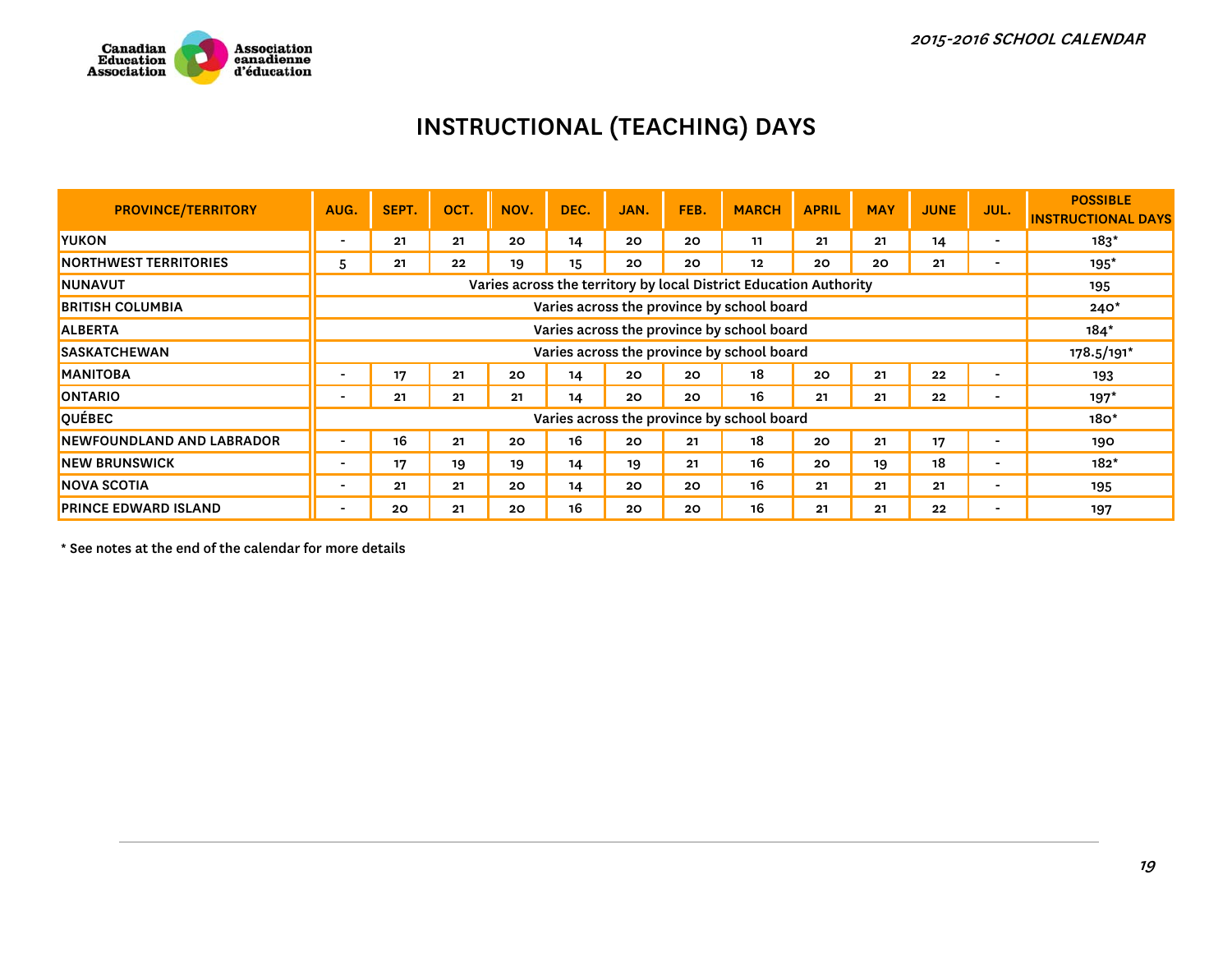

#### EDUCATION WEEK

| <b>PROVINCE/TERRITORY</b>    | <b>EDUCATION WEEK</b> | <b>DATES</b>           | <b>NOTES</b>                                                                                                                         |
|------------------------------|-----------------------|------------------------|--------------------------------------------------------------------------------------------------------------------------------------|
| <b>YUKON</b>                 | Y                     | N/A                    | Theme TBA. Contact Ronuk Moelha, Director,<br>Communications (867) 332-5082 for more<br>information                                  |
| <b>NORTHWEST TERRITORIES</b> | Y                     | February 23 - 27, 2015 | <b>Theme TBA</b>                                                                                                                     |
| <b>NUNAVUT</b>               | Y                     | September 29 - Oct. 3  | <b>Theme TBA</b>                                                                                                                     |
| <b>BRITISH COLUMBIA</b>      | Y                     | N/A                    | <b>Theme TBA</b>                                                                                                                     |
| <b>ALBERTA</b>               | Y                     | May 2-6, 2016          | Theme TBA. Contact Alberta Education<br>Communications at (780) 422-4495 for further<br>information                                  |
| <b>SASKATCHEWAN</b>          | Υ                     | October 18-24, 2015    | Theme TBA. Please contact Kelly Johnston,<br>Communications Branch, Ministry of Education<br>(306) 787-6304, kellyjohnston@gov.sk.ca |
| <b>MANITOBA</b>              | Υ                     | April 18 - 22, 2016    | Theme TBA. Contact Darryl Gervais, Instruction,<br><b>Curriculum Assessment Branch at</b><br>(204) 945-0294                          |
| <b>ONTARIO</b>               | Y                     | May 2-6, 2016          | <b>Theme TBA</b>                                                                                                                     |
| QUÉBEC                       | N                     |                        |                                                                                                                                      |
| NEWFOUNDLAND AND LABRADOR    | Υ                     | Winter 2016            | Theme TBA. Organized by the NL<br>Teachers'Association. Contact Lesley Anne Brown,<br>labrown@nlta.nl.ca                             |
| <b>NEW BRUNSWICK</b>         | N/A                   | N/A                    |                                                                                                                                      |
| <b>NOVA SCOTIA</b>           | Y                     | April 17 - 23, 2016    | Theme TBA. For more information, contact the<br>Nova Scotia School Boards Association<br>$(902)$ 491-2856.                           |
| <b>PRINCE EDWARD ISLAND</b>  | Y                     | In November            | "Earl" Childhood Education Week                                                                                                      |

N/A: Not available

TBA: To be announced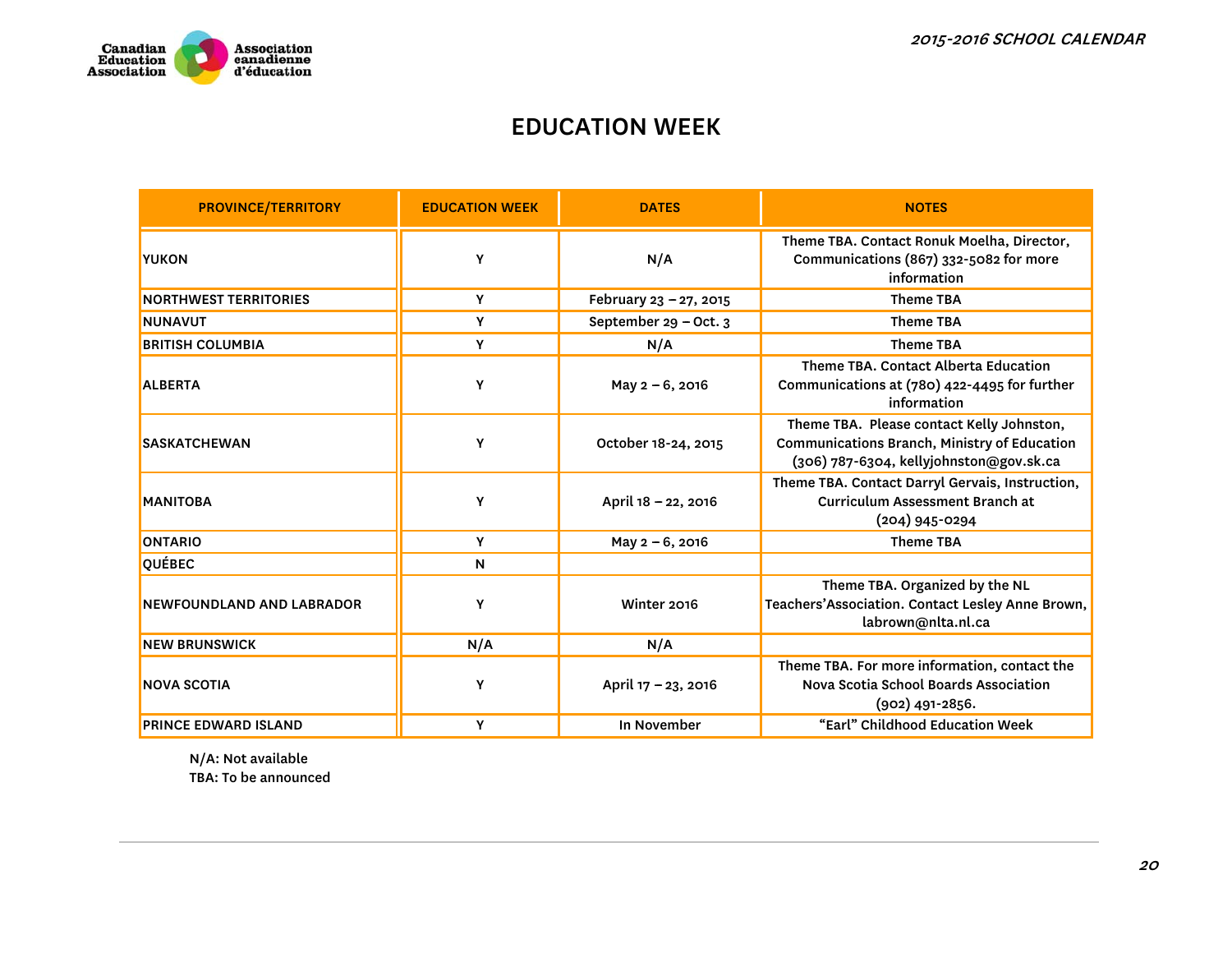

## TEACHER APPRECIATION DAY/WEEK

| <b>PROVINCE/TERRITORY</b>                  | <b>TEACHER APPRECIATION</b><br><b>DAY/WEEK</b> | <b>DATES</b>                 | <b>NOTES</b>                                                                                                                                                                    |
|--------------------------------------------|------------------------------------------------|------------------------------|---------------------------------------------------------------------------------------------------------------------------------------------------------------------------------|
| <b>YUKON</b>                               | N                                              |                              |                                                                                                                                                                                 |
| <b>NORTHWEST TERRITORIES</b>               | Υ                                              | N/A                          | The Department of Education, Culture and Employment, with the NWT<br>Teachers' Association coordinate the theme and the activities of the<br><b>Teacher Apprecition Week.</b>   |
| <b>NUNAVUT</b>                             | N                                              |                              |                                                                                                                                                                                 |
| <b>BRITISH COLUMBIA</b>                    | Y                                              | N/A                          | Usually one week in the month of March. Date and theme not yet<br>established for 2016                                                                                          |
| <b>ALBERTA</b>                             | N                                              |                              | However, there is an Excellence in Teaching Awards Program which<br>recognizes outstanding Alberta teachers and provides an opportunity to<br>celebrate and recognize teachers. |
| <b>SASKATCHEWAN</b>                        | Y                                              | 2 <sup>nd</sup> week of Feb. | Theme TBA. Please contact Kelly Johnston, Communications Branch,<br>Ministry of Education (306) 787-6304, kellyjohnston@gov.sk.ca                                               |
| <b>MANITOBA</b>                            | N                                              |                              |                                                                                                                                                                                 |
| <b>ONTARIO</b>                             | Y                                              | October <sub>5</sub>         | Does not observe Teacher Appreciation Week in May, but celebrates<br>World Teacher's Day in October.                                                                            |
| <b>QUÉBEC</b>                              | $\mathsf{N}$                                   |                              |                                                                                                                                                                                 |
| <b>NEWFOUNDLAND AND</b><br><b>LABRADOR</b> | Y                                              | N/A                          | Not a government/district event. Contact NL Federation of School<br>councils, 709-229-2094 / nlfsci@gmail.com                                                                   |
| <b>NEW BRUNSWICK</b>                       | Y                                              | Feb. 14-20, 2016             | Contact the Provincial Home and School Association for the theme for<br>the upcoming school year.                                                                               |
| <b>NOVA SCOTIA</b>                         | N                                              |                              |                                                                                                                                                                                 |
| <b>PRINCE EDWARD ISLAND</b>                | Y                                              | N/A                          |                                                                                                                                                                                 |

N/A: Not available TBA: To be announced<br>Note: October 5<sup>th</sup> is the World Teachers' Day





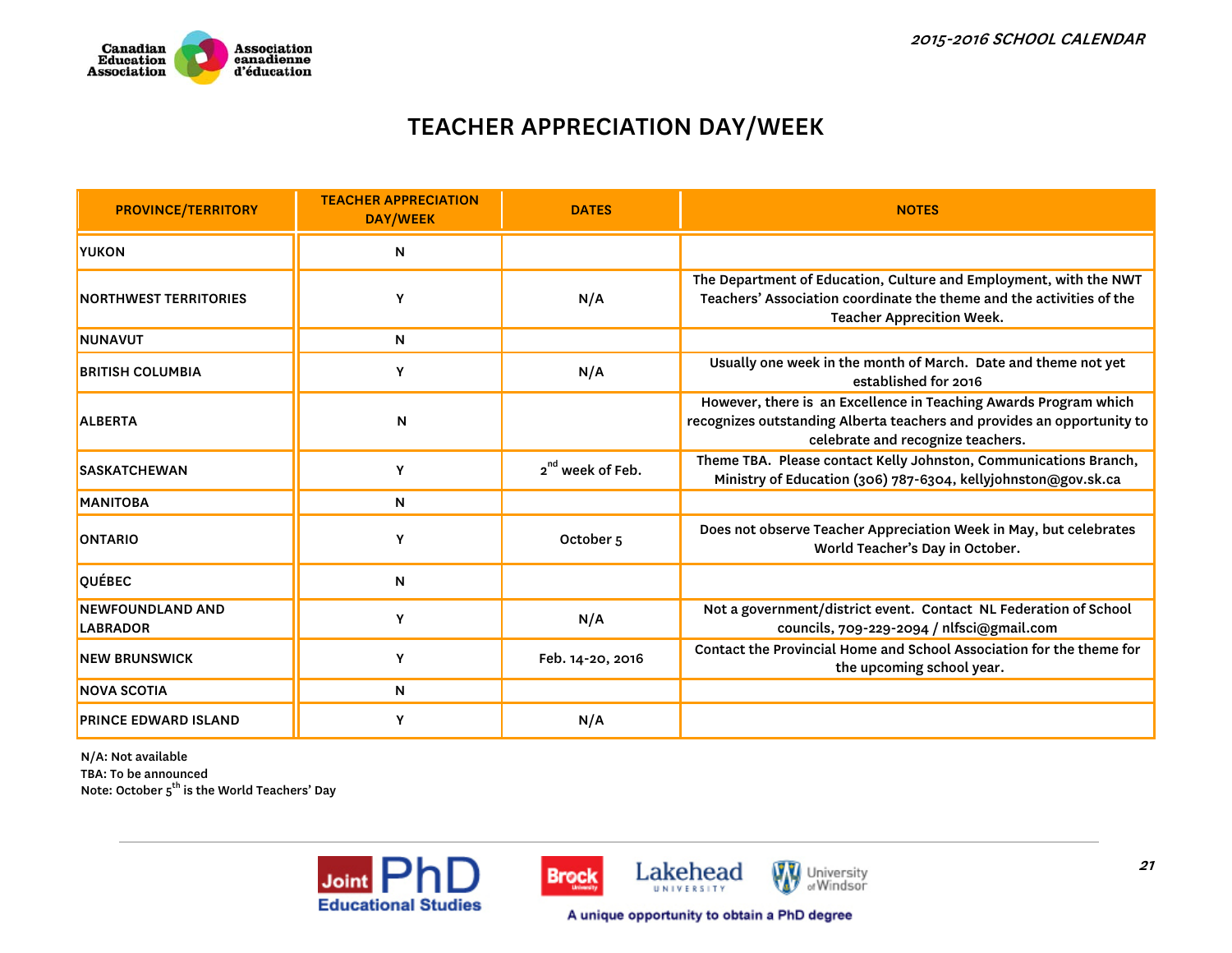

## PROVINCIAL/TERRITORIAL FISCAL YEAR

| <b>PROVINCE/TERRITORY</b>    | <b>START</b> | <b>END</b> |
|------------------------------|--------------|------------|
| <b>YUKON</b>                 | April 1      | March 31   |
| <b>NORTHWEST TERRITORIES</b> | April 1      | March 31   |
| <b>NUNAVUT</b>               | April 1      | March 31   |
| <b>BRITISH COLUMBIA</b>      | July 1       | June 30    |
| <b>ALBERTA</b>               | September 1  | August 31  |
| <b>SASKATCHEWAN</b>          | September 1  | August 31  |
| <b>MANITOBA</b>              | July 1       | June 30    |
| <b>ONTARIO</b>               | September 1  | August 31  |
| QUÉBEC                       | April 1      | March 31   |
| NEWFOUNDLAND AND LABRADOR    | July 1       | June 30    |
| <b>NEW BRUNSWICK</b>         | April 1      | March 31   |
| <b>NOVA SCOTIA</b>           | April 1      | March 31   |
| <b>PRINCE EDWARD ISLAND</b>  | April 1      | March 31   |

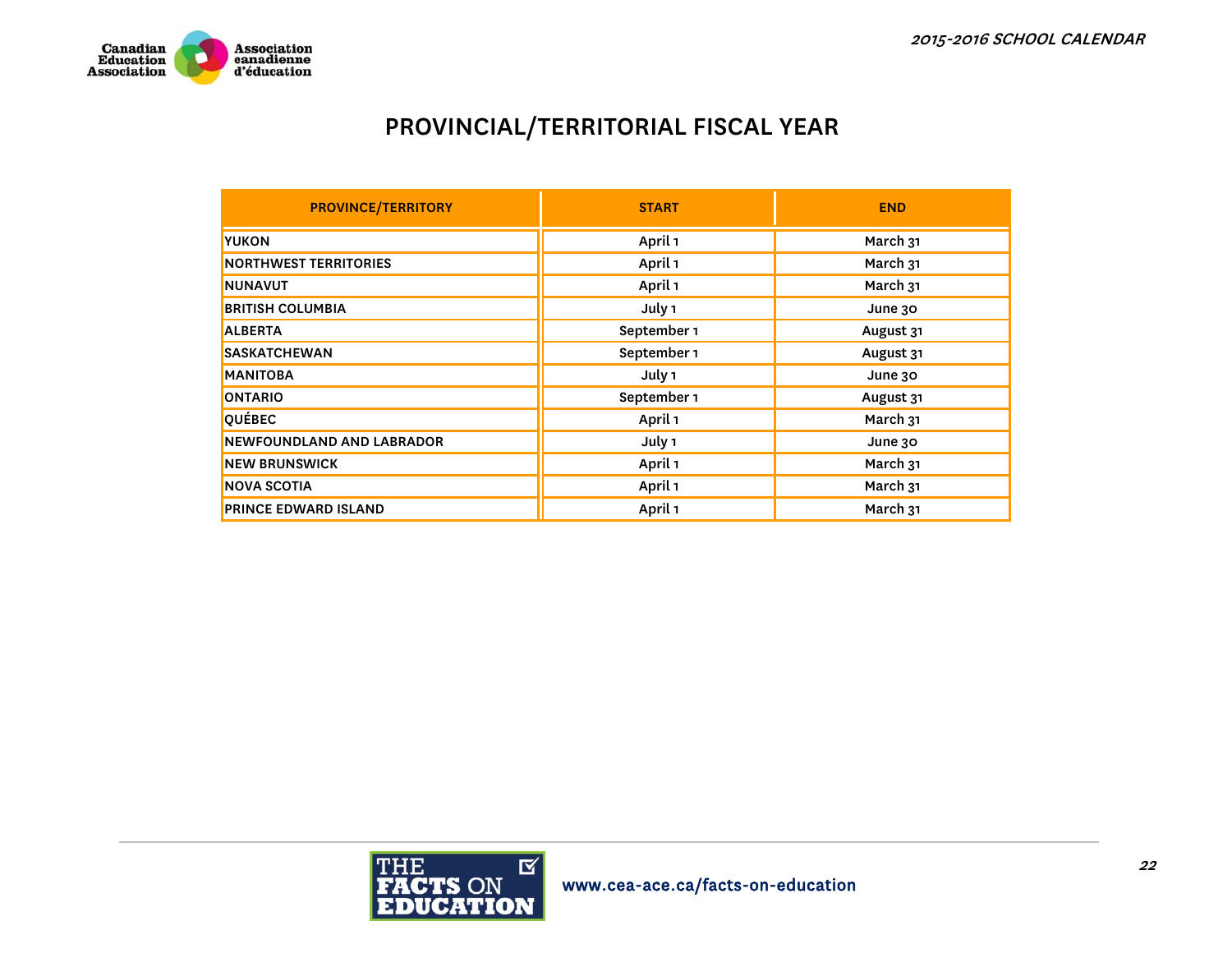

## **NOTES**

#### YUKON

1b) Schools in Whitehorse have the same start and finish dates and a two week Spring break. Schools outside Whitehorse have variable start and end dates and the choice of a one week or two week Spring break. This results in varying finish dates. Spring break must fall between March 7 and March 21, 2016.

2b) There are 180 student days plus 6 non-instructional days. Three non-instructional days are set by the Department of Education and occur prior to the start of the school year. Three non-instructional days occur during the school year and are determined by School Councils and vary per school.

2a) These numbers are for Whitehorse schools only. Rural schools are not included due to variable start and end dates and Spring break duration.

#### NORTHWEST TERRITORIES

In the Northwest Territories the school year calendar varies for each school division and sometimes for each school within a division. The Calendar is determined by each Community Education Authority to fit with community customs and seasonal activities. Most calendars are similar to the traditional Canadian school calendar, with a start date in late August or early September and a closing date near the end of June. We do have select schools that start the year mid-August and finish mid-June. Most schools, however, begin classes during the last week of August or first week of September and conclude the school year the last week of June.

In addition to all the national statutory holidays, all our schools are closed for National Aboriginal Day on June 21. Education Authorities may also choose to recognize particular community holidays in their school calendar. Our Schools have 180-188 sessional days for students in all grades (depending on the calendar chosen) and teachers employed by the GNWT are on duty for 195 days. Teachers from the 2 Yellowknife Boards are on duty for 192 days in a year.

 Kindergarten has 485 hours minimum/year for half-day kindergarten and 750 hours minimum/year for full-day kindergarten. The maximum length of day is 330 minutes per day. Grades 1-6 have 997 hours per year minimum with 330 minutes per day as maximum length of school day. Grades 7-12 have 1045 hours/year minimum with 345 minutes per day as maximum length of school day. There are an additional 45 hours to be scheduled outside the regular hours, for such things as cultural activities on the land, curricular related field trips, or parent/teacher/student interviews.

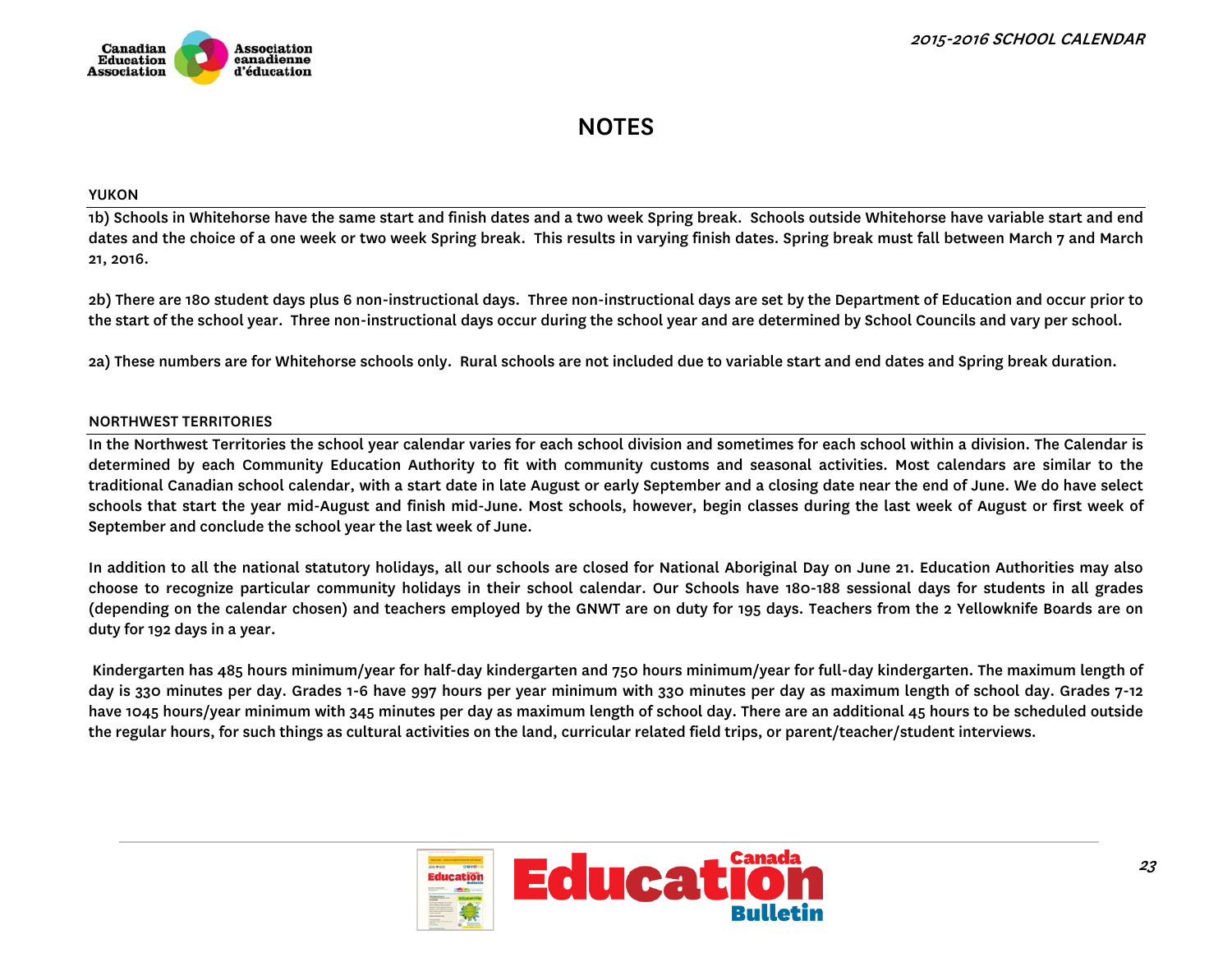#### NUNAVUT

The first school to open for classes opens on Aug.  $4^{\text{th}}$  and the last day of classes for that school is May 20<sup>th</sup>. The last school to open opens for classes on September  $2^{nd}$  and the last of classes is June 27.

All schools have different opening and closing dates. The territory is vast, and due to different geographical locations and longitudes—daylight & darkness—they have the flexibility of setting their own dates. Each community is empowered to choose a school year that falls within the rules established by the Minister but is unique to the community. School years are established by the District Education Authorities (DEA) in each community.

#### BRITISH COLUMBIA

All 60 BC school districts set a local district calendar based on minimum standards. Dates vary between school districts and may in fact vary between schools within a district.

School districts in BC have the ability to set local school calendars across the calendar year so long as minimum hours of instruction are met. There are no "bookends" to the school year. All of the standard holidays listed are observed by all BC school districts.

#### ALBERTA

In Alberta, the school year generally runs from September to June with minor variations within some school jurisdictions. Most schools are closed in July and August, and for various periods of time during the winter/Christmas and spring/Easter breaks. Each local school board sets its own opening and closing dates, as well as the number of operating days, keeping in mind the following legislative requirements: a vacation period that extends from at least December 24 to January 2. Boards are required to provide 950 hours of instruction for elementary and junior high school students, and 1,000 hours of instruction for senior high school students. The *School Act* states that a board may not require a teacher to instruct students for more than 1,100 hours in a school year or for more than 200 days in a school year unless the teacher agrees. Thus the number of working days possible for teachers is variable each month.

The inclusion of the spring and Christmas breaks, board-declared holidays, two days for teachers' conventions and various other provincial and federal holidays brings the number of instructional days to an average of 184. A board may declare one day per month to be a school holiday. Statutory holidays are observed by all boards. Family Day is a statutory holiday in Alberta, and is observed on the third Monday in February. Easter Monday and Farmers' Day may be observed at the discretion of the local school board.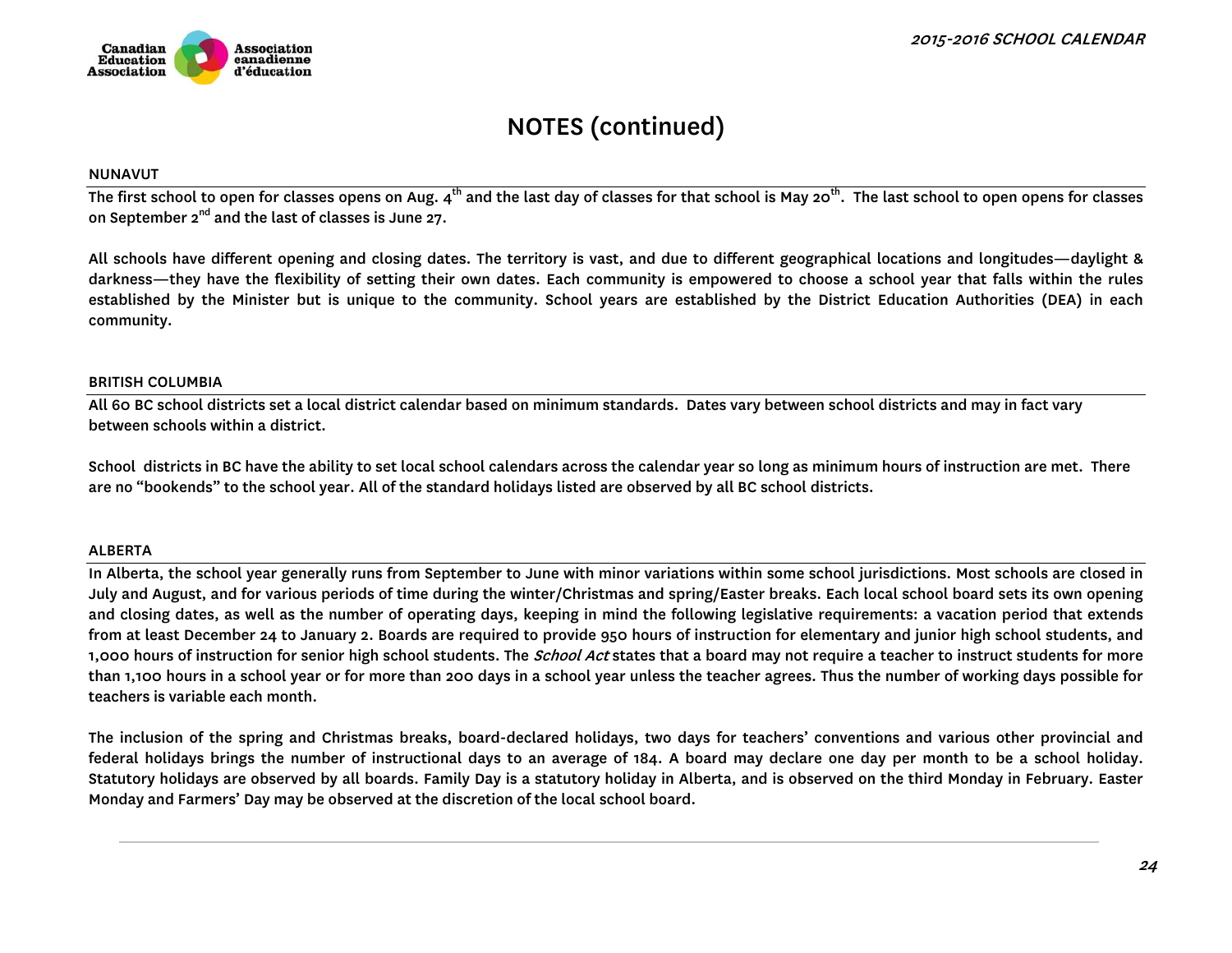

#### SASKATCHEWAN

Opening and closing dates are determined by boards of education which may vary by school division: a) For the Fall term opening date, Section 163 of *The Education Act, 1995* cites that for any school year in which Labour Day occurs on or after September 5, the minister may, by order, set a date in September that is earlier than Labour Day as the first instructional day for the school year. In years when Labour Day occurs prior to September 5, the earliest day that a board of education or the conseil scolaire may set as the first instructional day in a school year is the first day following Labour Day; b) For the Christmas holiday, Section 20.3 of the *Education Regulations, 1986* cites it must commence no later than December 23 and not end earlier than January 2; c) For Spring Break, however, per section 20.3 of the *Education Regulations, 1986* a spring vacation should not consist of more than five consecutive school days; f) Per section 163 of *The Education Act, 1995*, the last instructional day in a school year is June 30.

Legislative and regulatory amendments were enacted January 1, 2013 to implement changes to the school year including the new requirement for 950 hours of instructional time. The Act states a school year consists of 200 school days; however, the minister may shorten the school year at any time. The school year was set at 197 days for many years. It is now set in a more flexible manner with a range of days.

The number of instructional days varies as school boards are responsible for setting their own calendars. The range of school days in the 2015-2016 school year are 178.5-191 days for schools that operate on a five day week calendar and 173-175 days for schools that operate on a four day or alternative five week calendar. In 2015-2016, the average instructional hours are approximately 957 hours which is consistent with the legislative requirement of 950 hours.

- Easter Monday is not a prescribed holiday but may be encompassed in the spring vacation period following Good Friday.
- When Remembrance Day falls on a Saturday or a Sunday, the Monday following that day is to be observed as a school holiday. Family Day is observed on the third Monday in February.
- A Holiday declared by the mayor of a city, town or village or the reeve of a rural municipality in which a school is situated is not a school holiday unless the board of education or conseil scolaire declares it to be.
- $\bullet$  Notwithstanding subsection (1), one or more Saturdays may be declared to be school days by resolution of the board of education or conseil scolaire.

#### MANITOBA

The 2015-2016 school year must consist of 193 days and may begin no earlier than September 8, 2015. School boards may set the dates students begin classes and the last day students will attend classes. The Christmas vacation period is to begin no later than December 23, 2015 or earlier as determined by the school board, and extend to January 2, 2016 inclusive, or later as determined by the school board. For the 2015-2016 school year,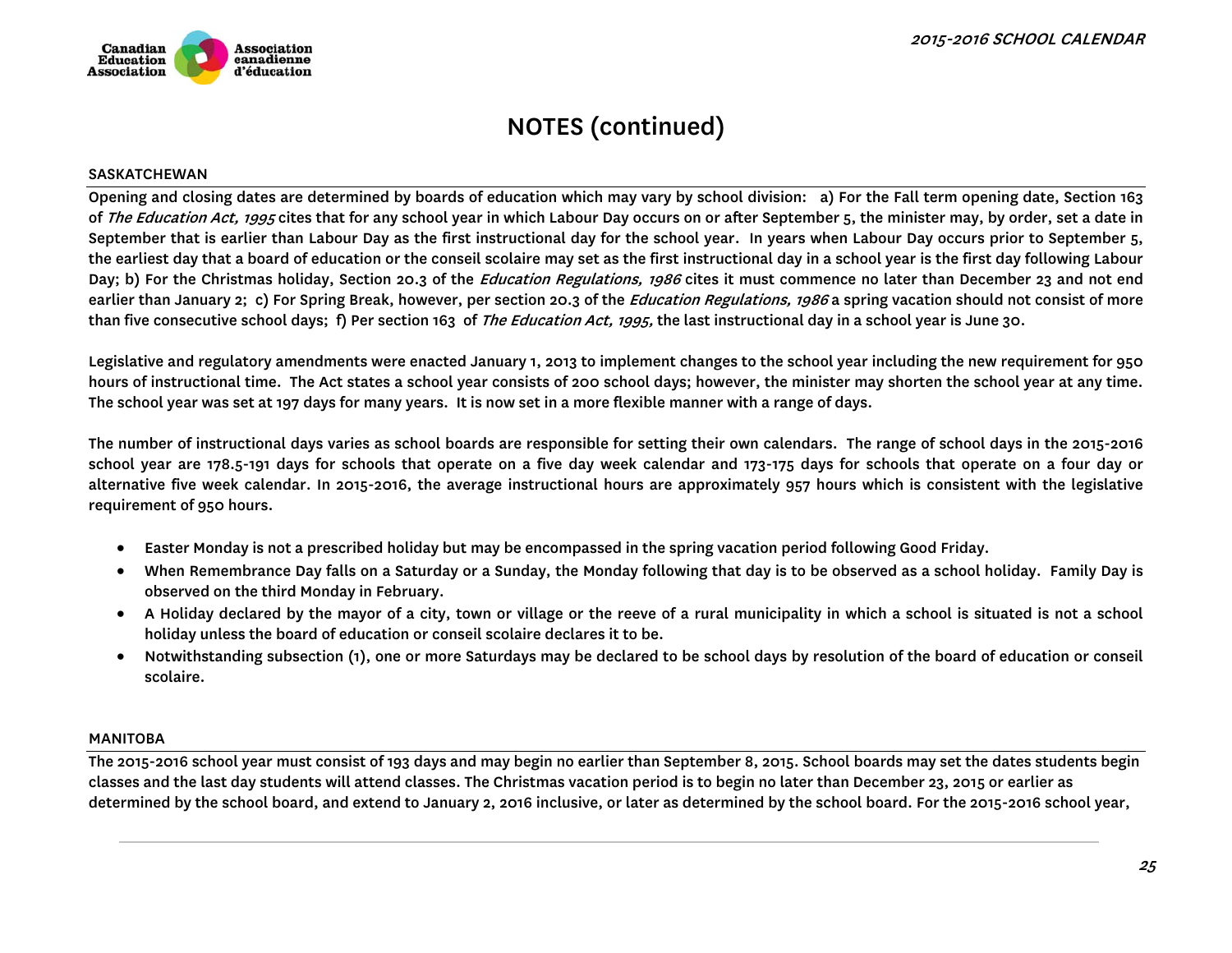

all divisions (with the exception of one) will be closed for the Christmas vacation period from December 19, 2015 until January 3, 2016. One school division will be closed from December 23, 2015 to January 5, 2016.

The number of school days in February is shortened by one day due to the establishment in 2008 of a new provincial statutory holiday on the third Monday of February each year (February 15, 2016). The spring vacation will be one week beginning the last Monday in March (March 28 to April 1, 2016 inclusive). School boards may add to, but not delete from, statutory holidays and spring break as long as the 193 school days requirement is met. The last day of classes must be no later than June 30, 2016.

By regulation, up to 10 days in a school year are dedicated for non-instructional purposes (teacher in-service, parent-teacher conferences, pupil evaluation, and administration). For 2015-16, then, the number of instructional days for teachers would be 183. However, as the dates for noninstructional days are determined by each school division and will vary from division to division. The chart of instructional days simply sets out the number of available school days (as opposed to instructional days) in each month.

#### ONTARIO

Please note that the above dates are for most students. There are a number of exceptions.

Boards have the option of submitting a regular school year calendar or a modified school year calendar. With a regular school year calendar, the school year begins on or after September 1 and ends on or before June 30, with a minimum of 194 school days between the beginning and end of the school year. A board may designate up to ten instructional days as examination days. Of the 194 school days, a maximum of 6 are designated as Professional Activity Days that are dispersed throughout the school year on days determined each school board.

Boards may choose to submit a modified school year calendar to the Minister for approval. A modified school year calendar is characterized by one of the following: an earlier or later start or end date than the regular school calendar; school holidays that differ from the regular school year calendar; or differences in the format of the regular school year calendar, such as a year-round school calendar with a shortened summer vacation, and holidays dispersed throughout the year.

Each year, the Ministry of Education provides school boards with a template from which they begin developing their school year calendars. The information provided above reflects to content of the template.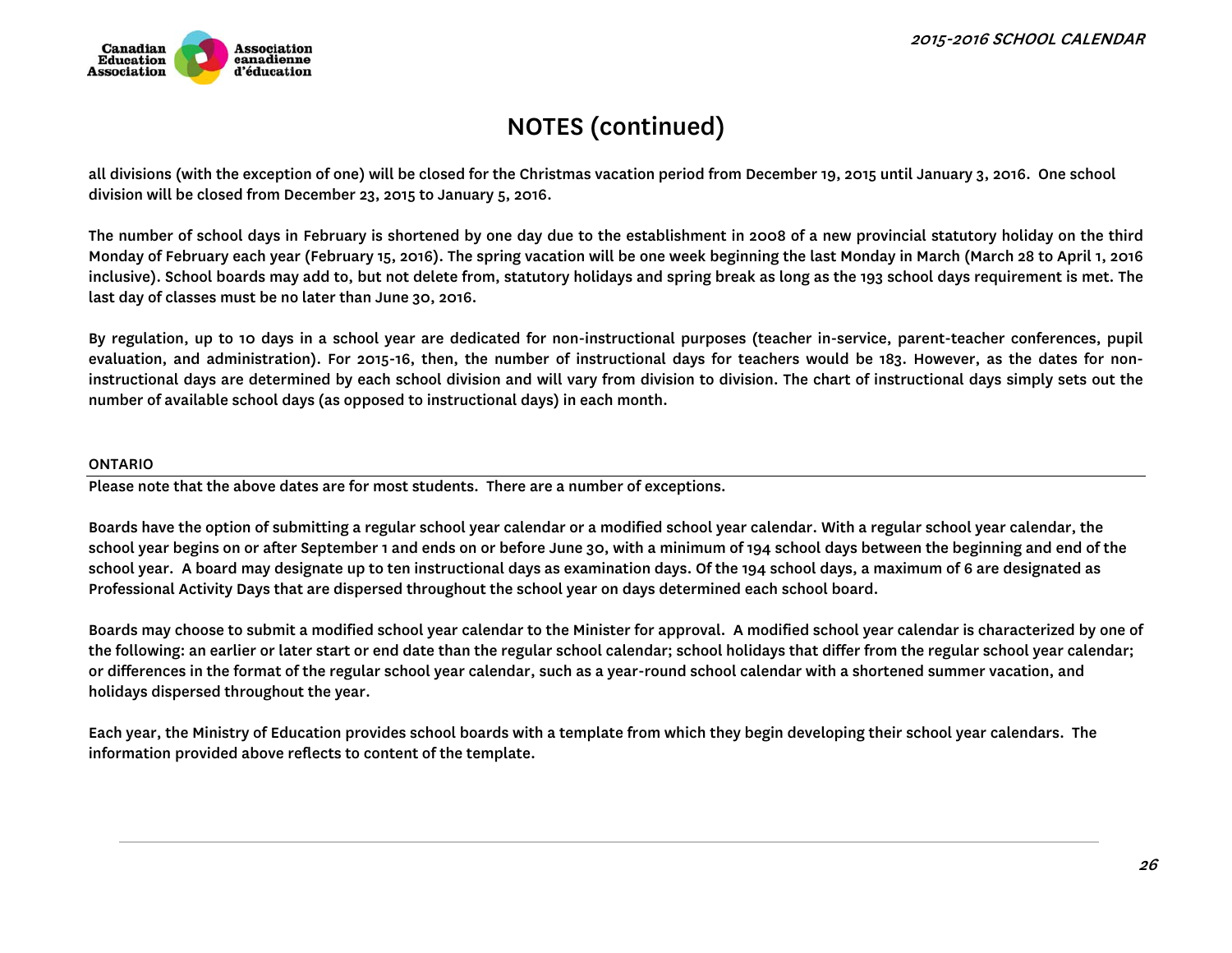

The 2015-16 calendar provides 197 possible school days between September 1, 2015 and June 30, 2016. Legislation requires that the school year include a minimum of 194 school days. Of the 194 school days, 2 days are to be designated as professional activity days. Boards may designate up to 4 additional days as professional activity days. The remaining days are designated as instructional days.

Boards may request a modified school calendar that could include instructional days in July and/or August.

There are 20 days available in August 2015 and 20 days available in July 2016.

#### QUÉBEC

According to section 238 of the *Education Act*, referred to as the Act, "Every school board shall establish the school calendar of its schools, taking into account the provisions of the basic school regulation."

Section 16 of the Basic school regulation for preschool, elementary and secondary education, referred to as the Regulation (this regulation was adopted by the government), reads as follows: "The school calendar for students shall consist of the equivalent of a maximum of 200 days, at least 180 of which must be devoted to educational services." Paragraph 2 of this section allows for an adjustment to this time, solely at the preschool level, in the case of students with handicaps and those living in low-income areas.

Finally, paragraph 1 of section 13 in the Act provides the following definition of school year: "the words 'school year' mean the period commencing on 1 July in a year and ending on 30 June in the year following [...]."

Consequently, Quebec's 72 school boards do not share a common school calendar because each one can, under the province's laws and regulations, choose to adopt the calendar that suits it. However, these calendars are not exempt from requirement of providing students with 180 days of educational services, services that are discussed in sections 1 and 2 of the Regulation.

#### NEWFOUNDLAND AND LABRADOR

The Department of Education sets the opening and closing dates, and the total number of instructional days. Boards determine the school calendar.

The information provided is for the new English board, which includes approximately 99% of the student population of the province. The total number of instructional days is 190. There are also 2 administration days for teachers.